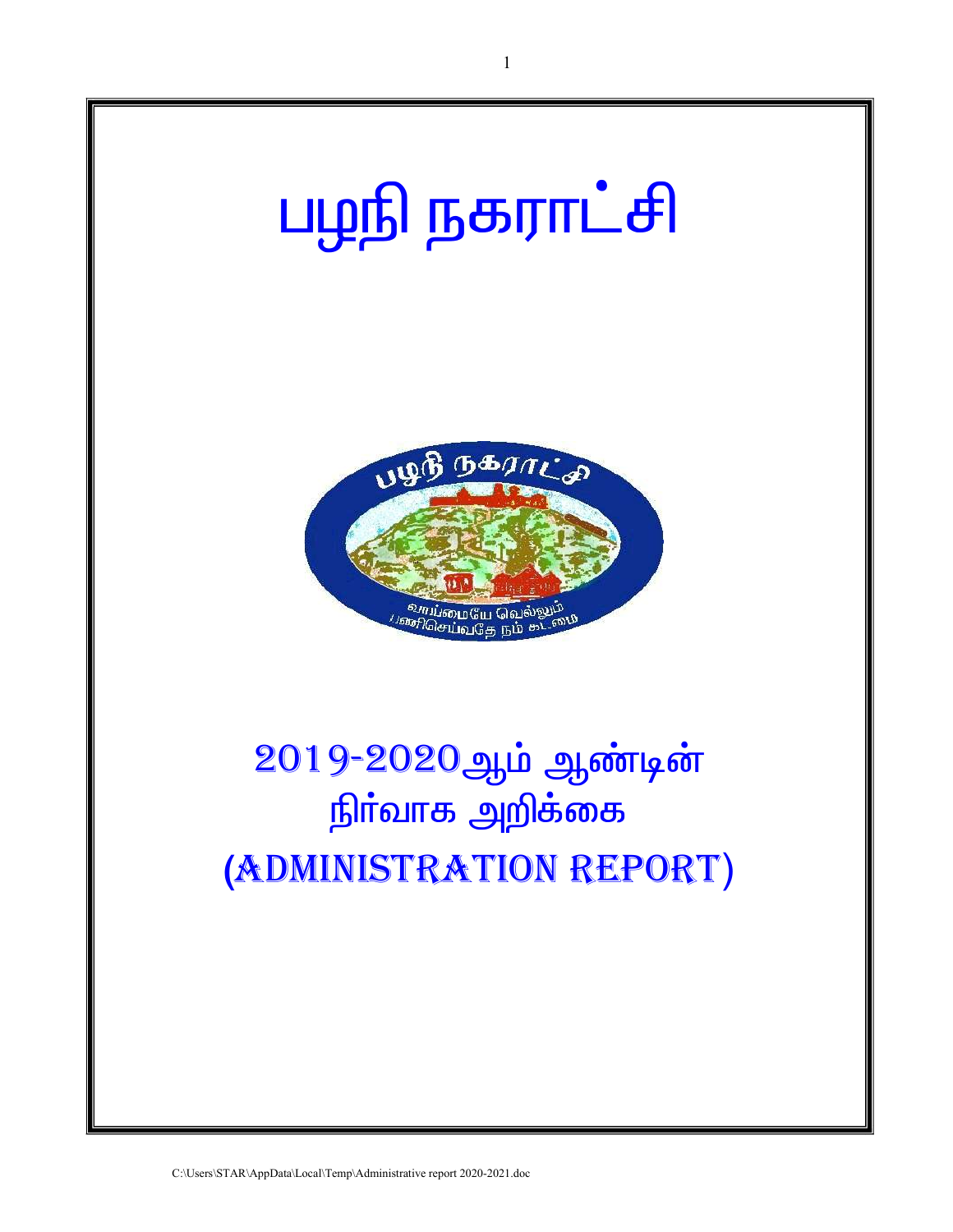# <u>பழநி நகராட்சி</u> 2019-2020 (01-04-2019 முதல் 31-03-2020) ஆம் ஆண்டின் நிர்வாக அறிக்கை

## <u>முன்னுரை:</u>

பமநி நகரம் , அருள்மிகு முருகப் பெருமானின் அறுபடை வீடுகளில் ஒன்றாகும். இந்நகரம் வரலாற்றுச் சிறப்பும் புராணச் சிறப்பும் மிக்க நகரமாகும்.

## 1<u>. அமைப்பும் மேலாண்மையும்</u>

இவ்வறிக்கை இந்நகராட்சியின் 128வது ஆண்டின் அறிக்கையாகும். <u>1—1. அமைப்பு: -</u> தமிழகத்தின் தலைநகரிலிருந்து சுமார் 496 கிலோ மீட்டர் தொலைவில் கடல் மட்டத்திலிருந்து 320.56 மீட்டா் உயரத்தில் அமையப்பெற்றுள்ளது. இந்நகராட்சியின் பரப்பளவு சென்ற ஆண்டில் <u>இருந்தது</u> போலவே விஸ்தரிப்பு இன்றி **6.63** சதுர கிலோ மீட்டர் கொண்டதாக இரு<u>ந்து</u> வருகிறது. இந்நகராட்சியின் நிலை விவரம் பின்வருமாறு

| வ.எண். | நாள் முதல்                                                                                                        | நிலை                    |
|--------|-------------------------------------------------------------------------------------------------------------------|-------------------------|
|        | $01 - 08 - 1886$                                                                                                  | மூன்றாவது நிலை நகராட்சி |
| 2      | $01 - 11 - 1949$                                                                                                  | இரண்டாவது நிலை நகராட்சி |
| 3      | $01 - 04 - 1973$                                                                                                  | முதல் நிலை நகராட்சி     |
| 4      | $01 - 02 - 1988$<br>(அ.ஆ,எண். 1075 நகராட்சி<br>நிா்வாக மற்றும் குடிநீா்<br>வழங்கல்<br>துறை<br>நாள்.14-12-88ன்படி) | தேர்வு நிலை நகராட்சி.   |

#### $1-2.$ <u>ஆட்சி வரம்பு.</u>

பழநி நகர் பகுதி, கோதைமங்களம் பகுதி, தட்டான்குளம், பகுதி சிவகிரிப்பட்டி பகுதி ஆகிய வருவாய் கிராமங்கள் இந்நகராட்சியின் எல்லைக்குள் அடங்கியதாகும். அறிக்கையாண்டில் நகராட்சி எல்லையில் எவ்வித மாறுதலும் ஏற்படவில்லை. ஆனால் நகராட்சியின் வளா்ச்சியைக் கருத்தில் கொண்டு சிவகிாிப்பட்டி ஊராட்சியை பழநி நகராட்சி எல்லைக்குட்படுத்தும் பொருட்டு 30/09/1987—ம் நாளைய 496(38) எண்ணுள்ள இந்நகா் மன்றத் தீா்மானத்தில் நிறைவேற்றப்பட்டது. சிவகிாிப்பட்டி ஊராட்சி இதற்கு ஆதரவாகத் தீா்மானம் நிறைவேற்றி அரசுக்கு பிரேரணை அனுப்பப்பட்டு அரசின் பரிசீலனையில் உள்ளது.

## <u>1—3. மக்கள் தொகை</u>

| வ.எண. | மக்கட் தொகை           | ஆண்   | பெண்  | திருநங்கைகள் | மொத்தம் |
|-------|-----------------------|-------|-------|--------------|---------|
|       | கணக்கெடுப்பின் படி    |       |       |              |         |
|       | 1991—ல்               | 34771 | 34136 |              | 68907   |
|       | $2001 - \omega$       | 33962 | 33269 |              | 67231   |
|       | $2011 - \dot{\omega}$ | 34842 | 35605 |              | 70456   |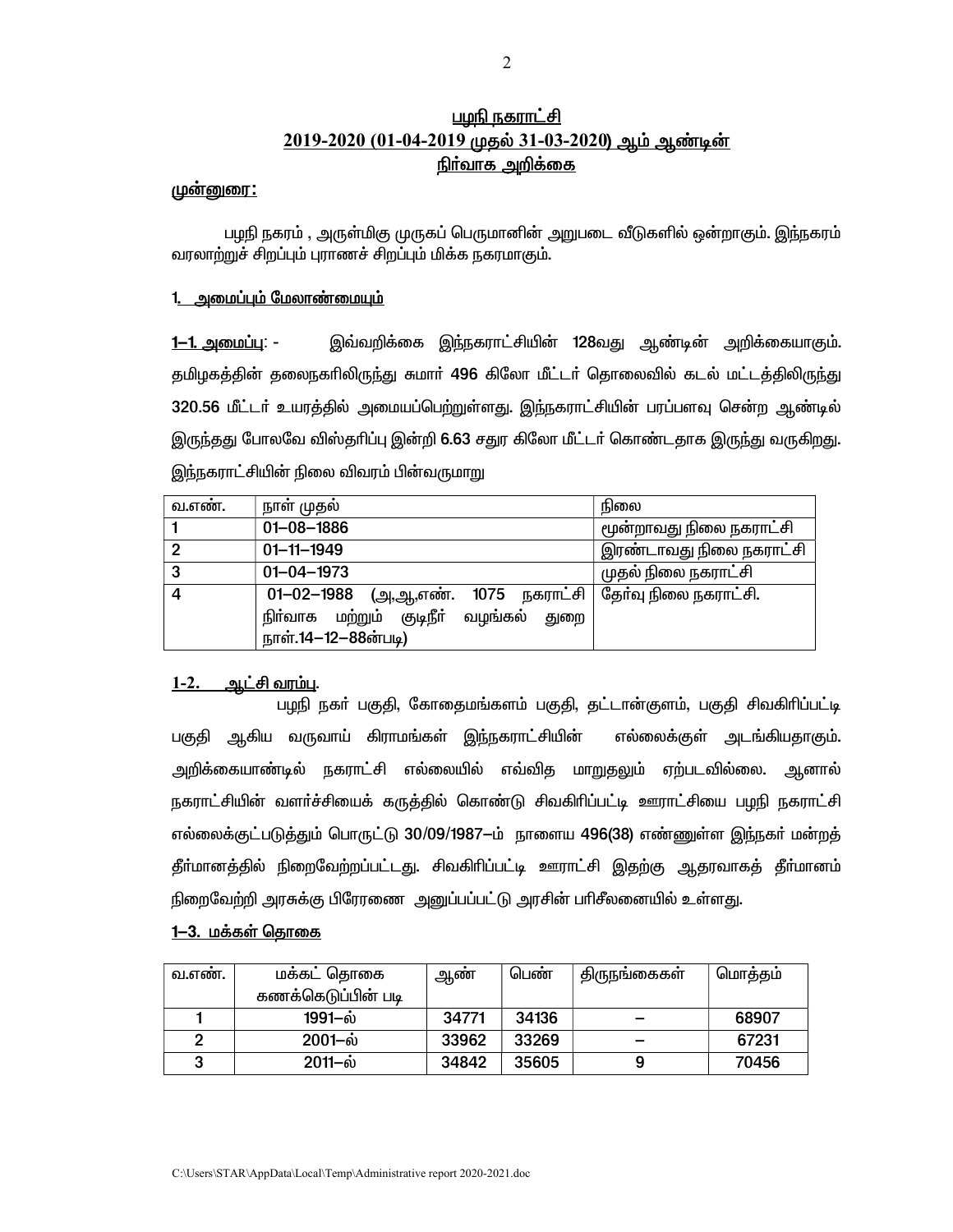#### <u>நகராட்சி நிர்வாகம்</u>  $2.$

#### $2 - 1$ தனி<u>அலு</u>வலா்

04-04-2019– முதல் 31-03–2020 வரை நகராட்சி ஆணையா்கள் தனிஅலுவலராக நியமிக்கப்பட்டனர்.

## 3. தேர்தல்

அரசாணை எண்.87 நகராட்சிகளின் நிா்வாகம் மற்றும் குடிநீா் வழங்குதுறை நாள் 01-01-2011படியும் 2001-ம் ஆண்டு மக்கள் தொகை கணக்கெடுப்பின்படியும் இந்நகராட்சியில் 33 வார்டுகள் பின்வருமாறு பிரிக்கப்பட்டுள்ளது.

| வ.எண.          | ஒதுக்கீட்டின் விபரம்                   | வாா்டுகள்                  | மொத்தம் |
|----------------|----------------------------------------|----------------------------|---------|
| 1              | பெண்களுக்கு பொதுவானது                  | 6, 11, 12, 16, 17, 18, 22, | 9       |
|                |                                        | 31,32                      |         |
| $\overline{2}$ | தாழ்த்தப்பட்ட பெண்களுக்கு (பெண்)       | 13,33                      | 2       |
| 3              | தாழ்த்தப்பட்டவர்களுக்கு<br>(山)<br>(ஆண் | 4,5,14                     | 3       |
|                | பெண் (பொது)                            |                            |         |
| 4              | பொதுவானவை                              | 1,2,3,7,8,9,10,15,19,      | 19      |
|                |                                        | 20,21,23,24,25,26,         |         |
|                |                                        | 27,28,29,30                |         |
|                | மொத்தம்                                |                            | 33      |
|                |                                        |                            |         |

# 4.நகர் மன்றக் கூட்டங்கள் மற்றும் குழுக் கூட்டங்கள்

2019-2020-ம் ஆண்டில் கீழ்க்கண்டவாறு கூட்டங்கள் கூட்டப்பட்டு பொருள்கள் முடிவு செய்யப்பட்டது.

| 01-04-2019 முதல் 31-03-2020 வரை | ௬ட        | முடிவு செய்யப்பட்ட<br>பொருள் |
|---------------------------------|-----------|------------------------------|
|                                 | எண்ணிக்கை |                              |
| சிறப்புக்கூட்டம்                |           |                              |
| அவசரக்கூட்டம்                   |           |                              |
| சாதாரணக் கூட்டம்                | 849       | 849                          |
| மொத்தம்                         | 849       | 849                          |

# <u>குழுக்கூட்டங்கள்</u>

| குழுக்கூட்டங்கள் 01-04-2019 முதல் 31-03-2020 | ௬ட        | (முடிவு     |
|----------------------------------------------|-----------|-------------|
|                                              | எண்ணிக்கை | செய்யப்பட்ட |
|                                              |           | பொருள்கள்   |
| 1. ஓப்பந்தக்குழு கூட்டம்                     |           |             |
| 2, வரிமேல்முறையீட்டுக் குழுக் கூட்டம்        |           |             |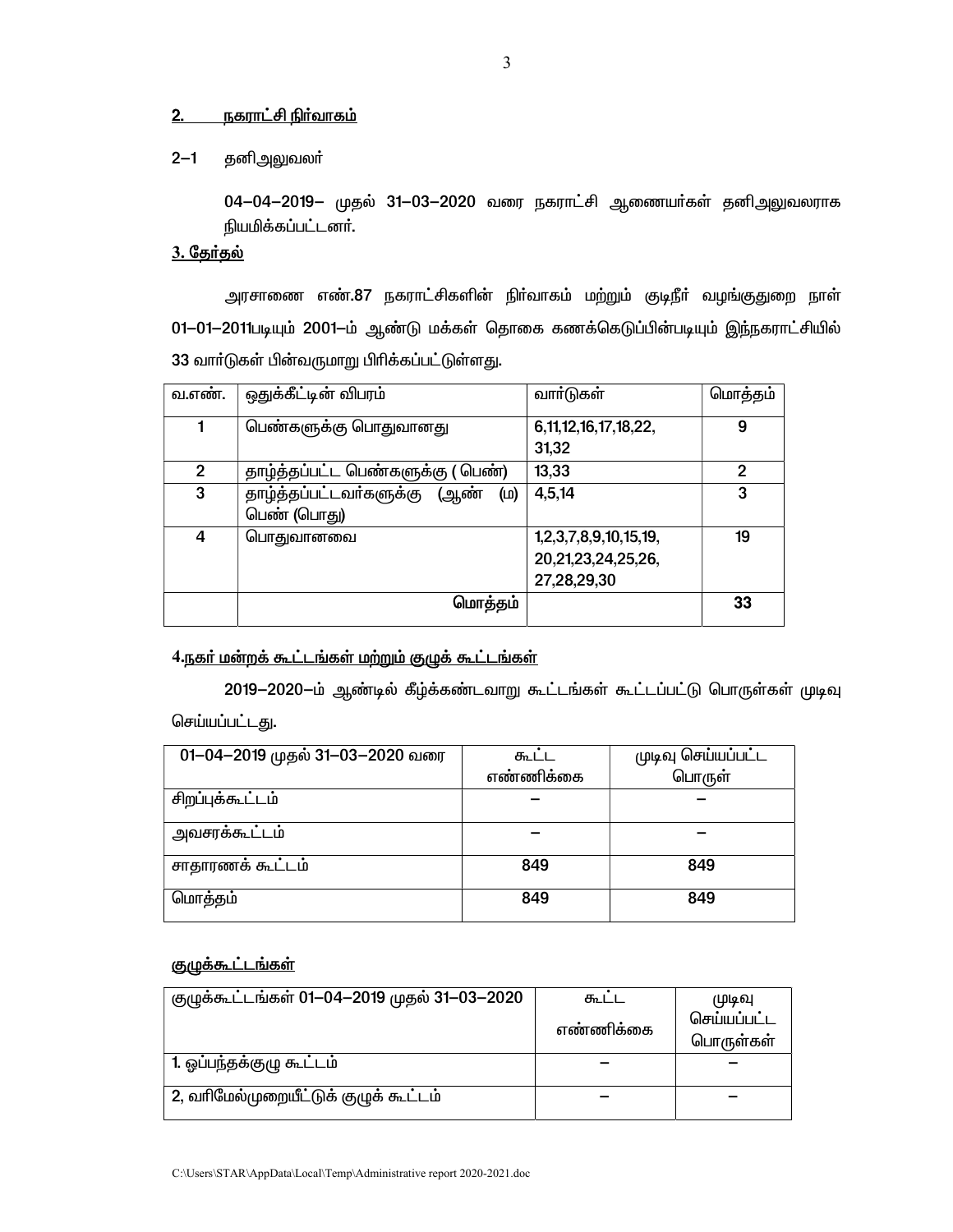| <sup> </sup> 3, உள்ளூா்த் திட்டக்குழுமம் |  |
|------------------------------------------|--|
| 4, நியமனக்குழுக்கூட்டம்                  |  |
| 5. திருவிழாக்கூட்டம்                     |  |
| மொத்தம்                                  |  |

# 5. நிலை குழுக்கள்

இந்நகராட்சியில் நிலை குழுக்கள் அமைக்கப்பட்டு அறிக்கையாண்டில் தொடா்ந்து செயல்பட்டு வருகின்றது. ஒவ்வொரு குழுவிலும் நகா் மன்றத் தலைவா், தலைவராகவும் மற்றும் குழு உறுப்பினர்கள் கலந்து கொண்டு பொருட்களை முடிவு செய்வார்.

# <u>6.நிர்வாக செயல்பாடுகள்</u>

#### $6-1$ <u>ஆணையாளர்</u>

அறிக்கையாண்டில் பணிபுரிந்த ஆணையா்கள்

| வ.எண | பெயர்               | காலம                            |
|------|---------------------|---------------------------------|
|      | திரு.த.நாராயணன்     | 01-04-2019 முதல் 31-03-2020 வரை |
|      | ஆணையாளா்            |                                 |
| 2    | திரு.இரா.லெட்சுமணன் | 01-04–2020 முதல் தற்போது வரை    |
|      | ஆணையாளா             |                                 |

# <u>7. வழக்குகள்:</u>

அறிக்கையாண்டின் ஆரம்பத்தில் மொத்தம் 18 வழக்குகள் இருந்தன. அவற்றில் 13 வழக்குகள் முடிவுற்று விட்டன. அவற்றில் 5 வழக்குகள் மட்டுமே மதுரை உயர்நீதி மன்றத்தில் நிலுவையில் உள்ளது.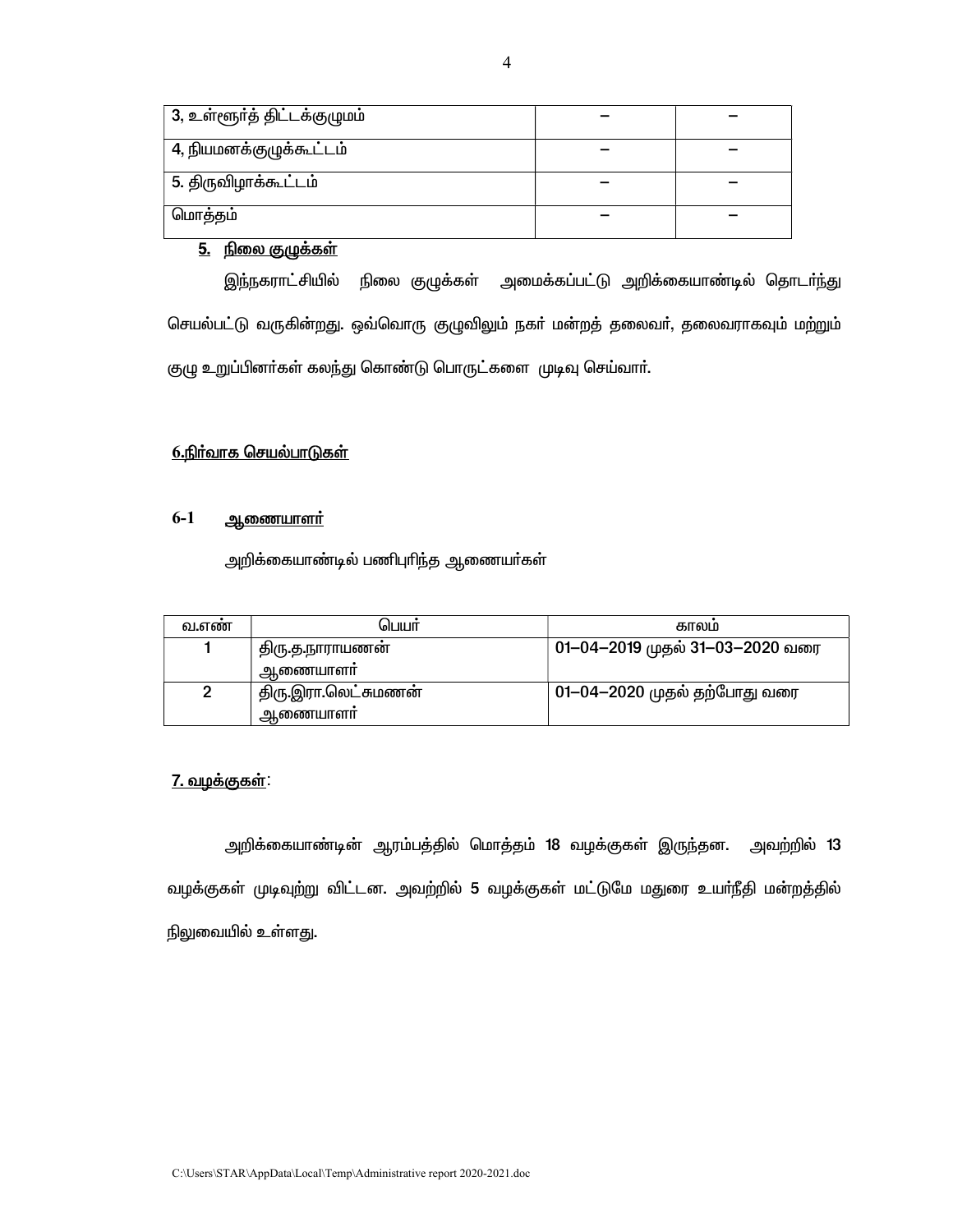| வ.<br>எண்.              | வகைப்பாடு          | $1 - 4 - 16$ ல்<br>ஆரம்ப<br>நிலுவை | $2016 -$<br>2017ல்<br>வரப்<br>பெற்றது | மொத்தம்        | முடிக்கப்<br>பட்டது | $31 - 3 - 17$ ல்<br>நிலுவை |
|-------------------------|--------------------|------------------------------------|---------------------------------------|----------------|---------------------|----------------------------|
|                         | சொத்துவரி          |                                    |                                       |                |                     |                            |
|                         | இனங்கள் மாவட்ட     |                                    |                                       |                |                     |                            |
| $\mathbf{1}$            | உரிமையியல்         | 46                                 | $\mathbf{1}$                          | 47             |                     | 47                         |
|                         | நீதிமன்றம் மற்றும் |                                    |                                       |                |                     |                            |
|                         | சாா்பு நீதி மன்றம் |                                    |                                       |                |                     |                            |
|                         | குத்தகை இனங்கள்    |                                    |                                       |                |                     |                            |
|                         | சாா்பு நீதிமன்றம், |                                    |                                       |                |                     |                            |
|                         | பழநி, மாவட்ட       |                                    |                                       |                |                     |                            |
| $\overline{\mathbf{2}}$ | உரிமையியல் நீதி    | $\bf 6$                            | $\mathbf{1}$                          | $\overline{7}$ |                     | $\overline{7}$             |
|                         | மன்றம், சென்னை /   |                                    |                                       |                |                     |                            |
|                         | மதுரை              |                                    |                                       |                |                     |                            |
|                         | உயா்நீதிமன்றம்,    |                                    |                                       |                |                     |                            |
|                         | மதுரை              |                                    |                                       |                |                     |                            |
| $\mathbf 3$             |                    |                                    |                                       |                |                     |                            |
|                         | மொத்தம்            | 52                                 | $\mathbf{2}$                          | 54             |                     | 54                         |

#### <u> அச்சடித்தல் மற்றும் படிவங்கள் – 2019–2020</u>  $8$

இத்தலைப்பின் கீழ் ரூ. 5,00,000 அறிக்கை ஆண்டில் செலவிடப்பட்டது. நகராட்சியில் காப்பி பிரிண்டர் நகல் எடுக்கும் இயந்திரம் (Xerox Machine ) மற்றும் 13 கணிப்பொறிகள் பயன்படுத்தி வருவதால் அச்சுக் கட்டணம் கணிசமாக குறைந்து உள்ளது.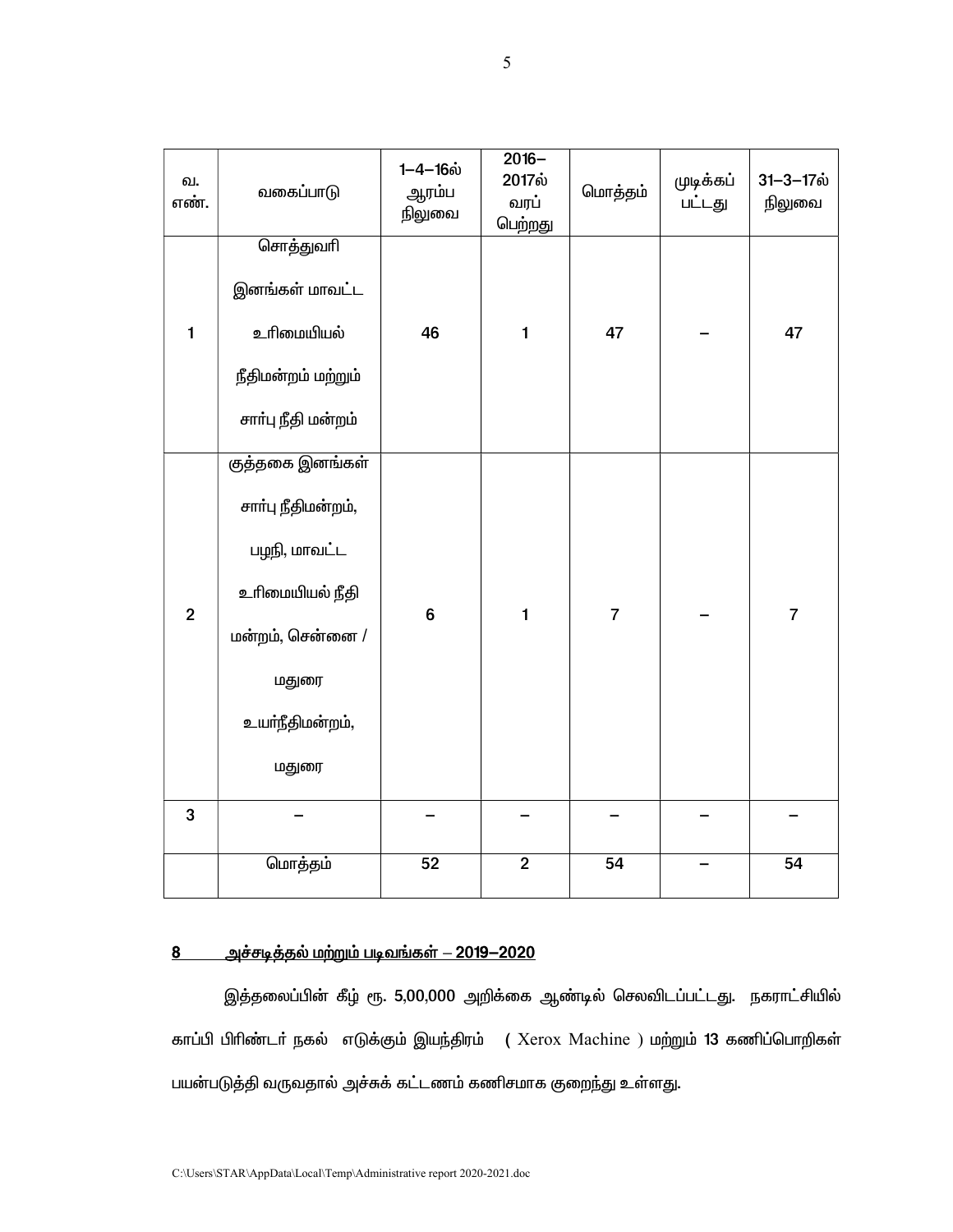## <u> பொறியர் பிரிவு</u>

### குடிநீர் அபிவிருத்தி திட்டம் (JICA)

மக்களுக்கும் நாள்தோறும் பழனி வந்து செல்லும் லட்சக்கணக்கான நகர பக்தா்களுக்கும் நகராட்சி மூலம் குடிநீா் விநியோகம் செய்யப்பட்டு வருகிறது. பழனி நகராட்சிக்கு கீழ்க்கண்ட 2 குடிநீா் ஆதாரங்களில் இருந்து குடிநீா் பெறப்பட்டு வருகிறது.

| வ.எண | இடத்தின் பெயர்                                                    | குடிநீா் அளவு |
|------|-------------------------------------------------------------------|---------------|
|      | கோடைகால நீா்த்தேக்கம் (புளியமரத்து செட்)                          | 3.60          |
|      | நான்காவது குடிநீா் அபிவிருத்தி திட்டம் (பாலாறு பொருந்தலாறு<br>அணை | 3.15          |

தமிழ்நாடு குடிநீா் வடிகால் வாாியம் மூலம் இந்நகராட்சியில் குடிநீா் அபிவிருத்தி திட்டத்தினை 21.60 கோடியில் செயல்படுத்த அரசின் ஒப்புதல் பெறப்பட்டு தற்சமயம் பணிகள் முழு வீச்சில் நடைபெற்று வருகிறது. மேற்காணும் திட்டம் நிறைவுபெரும் நிலையில் பழநி மக்களுக்கும் இந்நகருக்கு வருகை புரியும் இலட்சக்கணக்கான பக்தா்களுக்கும் தங்கு தடையின்றி சீரான குடிநீா் விநியோகம் செய்ய இயலும்.

### <u>நிதி ஆதாரம்</u>

### கோடியில்

| ஜப்பான் வங்கி கடன்                   | ரூ. | 12.96 (60 சதவிதம் |
|--------------------------------------|-----|-------------------|
| ஜப்பான் வங்கி மான்யம்                | ரூ  | 6.48 (30 சதவீதம்) |
| பொதுமக்கள் / உள்ளாட்சி அமைப்பு பங்கு | ęҧ  | 2.16 (10 சதவீதம்) |
| மொத்தம்                              | €Ҧ  | 21.60             |

பம்பிங் மெயின் 10.100 கி.மீ. மற்றும் பகிா்மான குழாய்கள் 23.101 கி.மீ. பதிக்கப்பட்டுள்ளது. தமிழ்நாடு குடிநீா் வடிகால் வாாியத்திற்கு ரூ. 16.95 கோடி நகராட்சி மூலம் தொகை வழங்கப்பட்டுள்ளது. தமிழ்நாடு குடிநீர் வடிகால் வாரியம் மூலம் 85% சதவீதப் பணிகள் முடிவு பெற்றுள்ளது. மீதமுள்ள பணிகளை உடன் முடித்துக் கொடுக்க தமிழ்நாடு குடிநீர் வடிகால் வாரியம் , திண்டுக்கல் அவர்களால் நடவடிக்கையில் உள்ளது.

## <u>பாதாளச் சாக்கடைத் திட்டம் (UGSS)</u>

இந்நகராட்சியில் பாதாள சாக்கடைத்திட்டத்தை நகர் முழுமைக்கும் சுமார் 104.54 கோடி மதிப்பீட்டில் செயல்படுத்துவதற்காக Stup Consultants Pvt., Ltd., பெங்களூரு நிறுவனம் மூலம் விரிவான திட்ட அறிக்கை (DPR) தயாா் செய்யப்பட்டு திருத்திய கருத்துரு அரசுக்கு அனுப்பி வைக்கப்பட்டுள்ளது. அரசின் நிா்வாக அனுமதி பெறப்பட்டவுடன் பாதாள சாக்கடை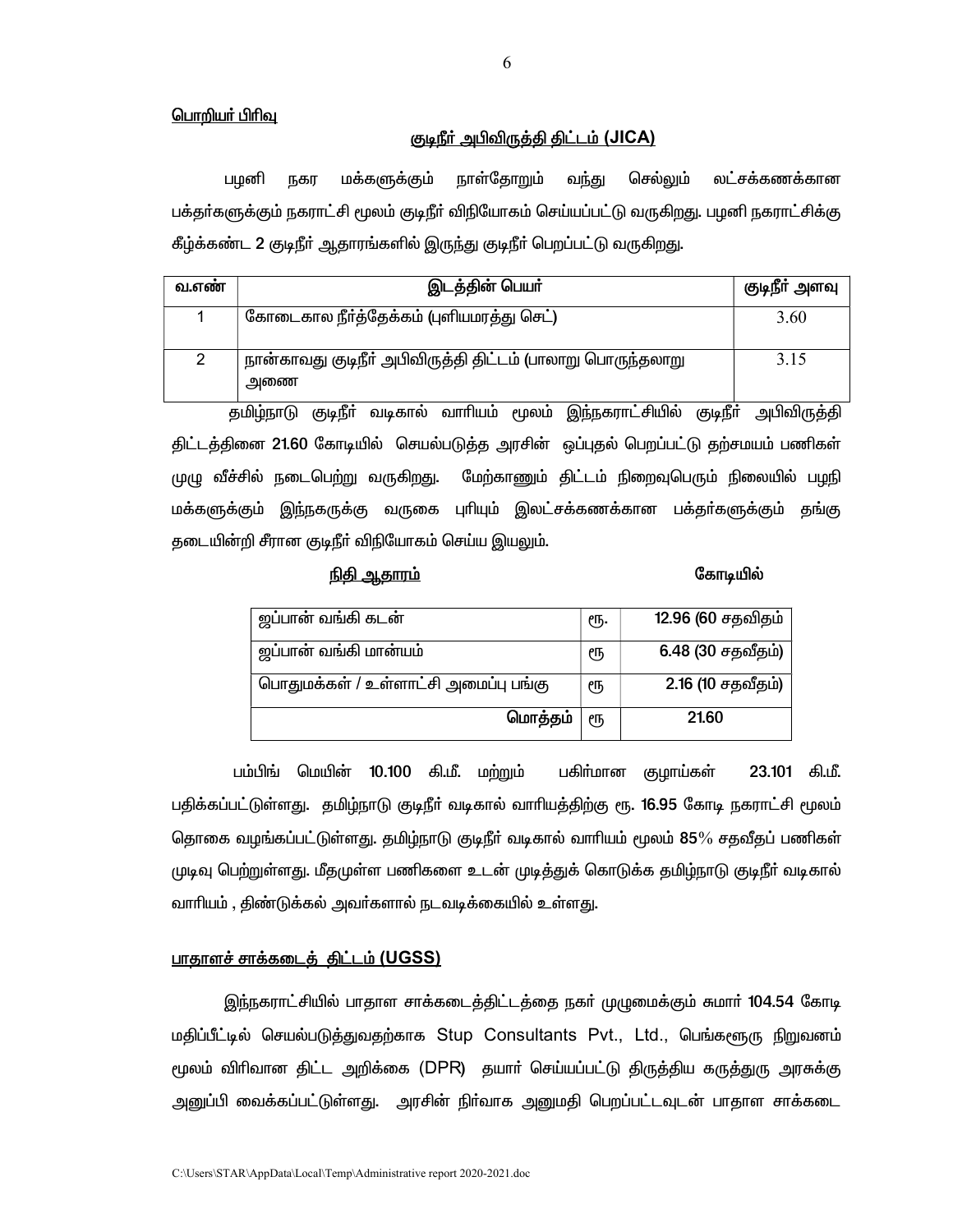கிட்டப்பணிகள் ஆரம்பிக்கப்படவுள்ளகு. குடிநீா் வடிகால் வாாியத்தின் மூலம் குடிநீா் குழாய்கள் பதிக்கும் பணி முடிவடைந்த உடன் பாதாள சாக்கடைத்திட்டப்பணி நிறைவேற்றப்பட உள்ளது. அரசாணை எண். 492/ MA & WS (MA2) Dept. date 19-09-2013.

### <u>ஒருங்கிணைந்த குடியிருப்பு மற்றும் குடிசைப்பகுதி மேம்பாட்டுத்திட்டம் (IHSDP)</u>

ஒருங்கிணைந்த குடியிருப்பு மற்றும் குடிசைப்பகுதி மேம்பாட்டுத் திட்டத்தின் கீழ் இந்நகராட்சியில் குடியிருப்பு மற்றும் உட்கட்டமைப்பு பணிகள் 1636.47 இலட்சம் மதிப்பீட்டில் மேற்கொள்ளப்பட்டு வருகிறது. இந்நகராட்சிக்குட்பட்ட குடிசைப் பகுதிகளில் சாலைகள் , மழைநீர் வடிகால், குடிநீர் பணிகள், மற்றும் பாலங்கள் போன்ற உட்கட்டமைப்பு பணிகள் மற்றும் 874 குடியிருப்புகள் கட்டவும் நடவடிக்கை மேற்கொள்ளப்பட்டுள்ளது.

உட்கட்டமைப்பில் 21 பணிகளுக்கு ரூ. 515.13 இலட்சத்தில் மதிப்பீடு தயாா் செய்யப்ட்டு பணிகள் நடைபெற்று வருகிறது. 874 குடியிருப்புகளில் 874 வீடுகளுக்கு பணி உத்திரவு வழங்கப்பட்டுள்ளது. இதில் 382 வீடுகள் கட்டி முடிக்கப்பட்டுள்ளன. மீதமுள்ள 492 குடியிருப்பில் பல்வேறு நிலைகளில் பணி நடைபெற்று வருகிறது. உட்கட்டமைப்பில் 21 பணிகளில் 16 பணிகள் முடிக்கப்பட்டு பட்டியல் தொகை வழங்கப்பட்டுள்ளது. மீதமுள்ள பணிகளை விரைந்து முடித்திட நடவடிக்கை மேற்கொள்ளப்பட்டு வருகிறது.

### <u>9– பங்காக்கள்</u>

இந்நகராட்சியில் கீழ்க்கண்ட இடங்களில் நகராட்சிக்குச் சொந்தமான பூங்காக்கள் பராமாிக்கப்பட்டு வருகின்றது.

| வ.எண். | வார்டு எண் | பூங்காவின் அமைவிடம்               | பரப்பளவு சதுர<br>மீட்டரில் |
|--------|------------|-----------------------------------|----------------------------|
|        | 13         | இராஜாஜி சாலை                      | 9876-சமீ                   |
|        |            | (இராஜகோபால் பூங்கா)               |                            |
| 2      | 25         | இராஜா நகர்                        | 1207.7-சமீ                 |
|        |            | (மகாகவி பாரதியாா் பூங்கா)         |                            |
| 3      | 30         | திலகா் வீதி (அறிஞா் அண்ணா பூங்கா) | 929.36                     |
| 4      | 25         | திருவள்ளுவா் ரோடு                 | 1207.71                    |
|        |            | (சுப்பிரமணிய சிவா பூங்கா)         |                            |
| 5      | 26         | காளிமுத்து நகர்                   | 706.31                     |
|        |            | (ஜீவானந்தம் பூங்கா)               |                            |
| 6      | 31         | இட்டேரி சாலை                      | 706.31                     |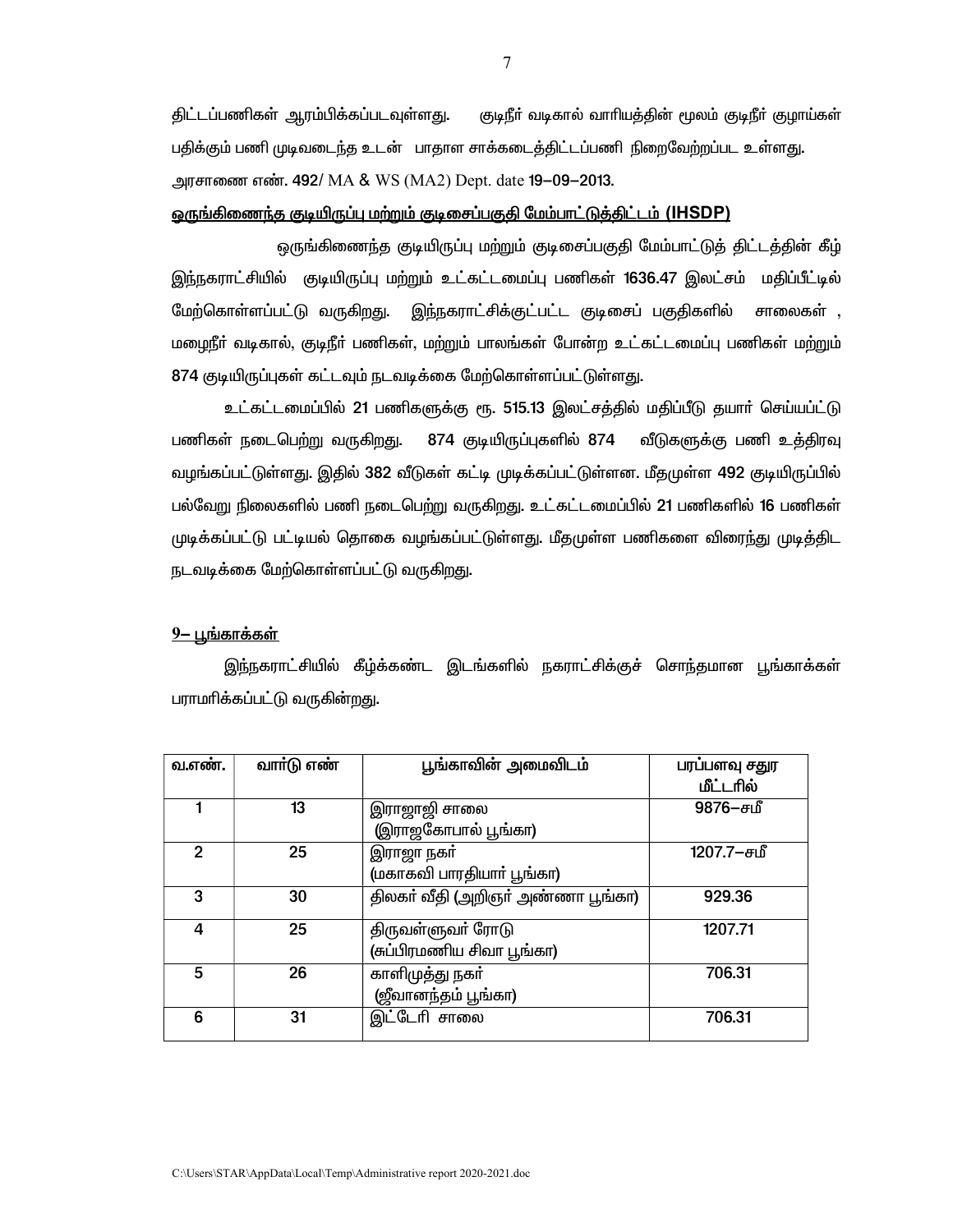#### வாசகசாலை

இந்நகராட்சியிலிருந்து கீழ்க்காணும் விபரப்படி 6 வாசகசாலை பராமரிக்கப்பட்டு வருகிறது.

| வ.எண்.       | நூலகம் பெயர்          | அமைந்துள்ள இடம்     |
|--------------|-----------------------|---------------------|
|              | ஜீவா நூலகம்           | புது தாராபுரம் ரோடு |
| $\mathbf{2}$ | வ.உ.சி நூலகம்         | மார்க்கெட்          |
| 3            | குறும்பபட்டி நூலகம்   | குறும்பபட்டி        |
| 4            | திருவள்ளுவா் வாசகசாலை | சண்முகபுரம்         |
| 5            | மூப்பனாா் நூலகம்      | தேரடி               |
| 6            | கலைஞா் படிப்பகம்      | கோட்டைமேட்டுத் தெரு |

# <u>ஒருங்கிணைந்த நகர்ப்புற மேம்பாட்டுத் திட்டம் (IUDM) 2016-2017</u>

- இத்திட்டத்தின் கீழ் திடக்கழிவு மேலாண்மை திட்டத்தில் சேகரமாகும் கழிவுகளிலிருந்து பின்சாரம் தயாரிக்கும் திட்டம் (Bio Methanation Plant) ரூ. 90.00 இலட்சம் மதிப்பீட்டிற்கு வேலை உத்திரவு வழங்கப்பட்டு பணிகள் நடைபெற்று வருகிறது.
- உட்கட்டமைப்பு இடைவெளி நிரப்பும் நிதி 2016-2017ன் கீழ் நகராட்சிக்கு புதிய அலுவலகக் கட்டிடம் கட்ட ரூ.3.00 லட்சத்திற்கு நிர்வாக அனுமதி பெறப்பட்டுள்ள<u>த</u>ு. பணிகள் 80% சதவீதம் முடிவு பெற்றுள்ளது.
- திடக்கழிவு மேலாண்மை திட்டம் 2016-2017ன் கீழ் 14 பணிகளுக்கு ரூ. 485.50 லட்சத்திற்க பெறப்பட்டுள்ளது. இதில் ரூ. 436.95 மானியமாகவும் ரூ. 48.55 லட்சம் பொதுநிதியில் செலவு செய்துகொள்ள அனுமதி வழங்கப்பட்டு 9 பணிகள் முடிவு பெற்றுள்ளது.

### திறந்த வெளியில் மனித கழிவு கழிக்கும் நிலை முற்றிலும் தவிர்த்திடும் நிதி 2016—2017

- மேற்காணும் திட்டத்தின் கீழ் 3 சுகாதார வளாகம் அமைக்கும் பணிகள் ரூ.60.00 இலட்சம் மதிப்பீட்டில் மேற்கொள்ளப்பட்டுள்ளது.
- NSDP, ISP, Vampay கழிப்பிடங்கள் மராமத்து பணிகள் இந்நகராட்சிக்குட்பட்ட குடிசைப்பகுதிகளில் மேற்கொள்ளப்பட்டு சுமார் 7000 மக்கள் பயன்பாடு அடைந்துள்ளனர்.
- உட்கட்டமைப்பு இடைவெளி நிரப்பும் நிதி 2016-2017-ன் கீழ் ரூ.15.00/– இலட்சம் நிதி ஒதுக்கீடு செய்யப்பட்டு நிா்வாக அனுமதி வழங்கப்பட்டு பணி நடைபெற்று வருகிறது.<br>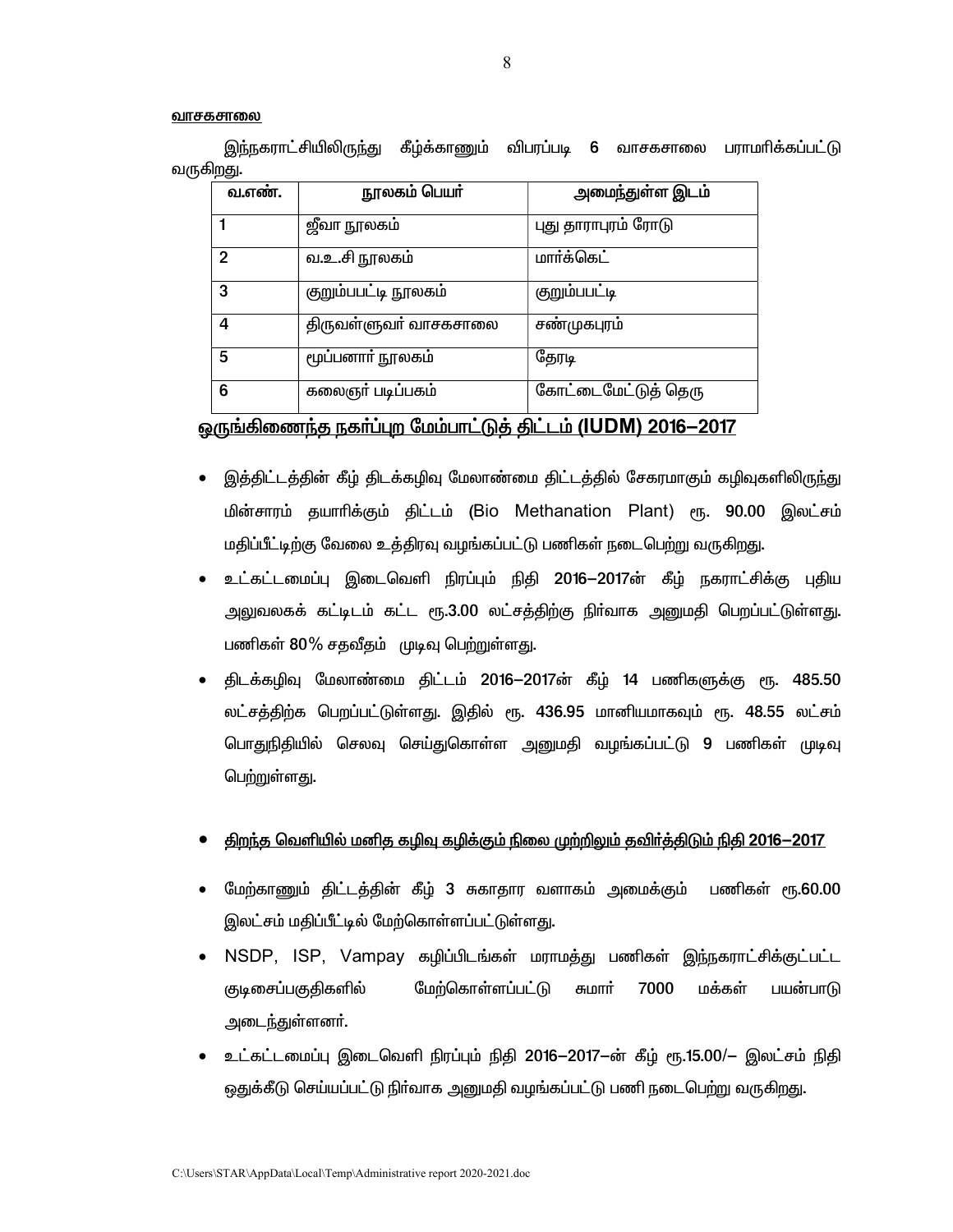## <u>தெருவிளக்குகள்</u>

2019–2020–ம் ஆண்டில் இந்நகராட்சியால் பராமாிக்கப்பட்டு வந்த மொத்த மின் விளக்குகளின் எண்ணிக்கை விபரம் பின்வருமாறு

| வ.எண். | வகைகள                              | எண்ணிக்கை |
|--------|------------------------------------|-----------|
|        | உயர்மின் கோபுர விளக்கு ( Highmast) | 110       |
| 2      | குழல் விளக்குகள் 40 வாட்ஸ்         | 1154      |
| 3      | சோடியம் ஆவி விளக்குகள் 150 வாட்ஸ்  | 249       |
| 4      | 1 x 24 CFL விளக்குகள்              | 480       |
| 5      | 4 x 24 CFL விளக்குகள்              | 1221      |
|        | மொத்தம்                            | 3214      |

தெரு விளக்கு பராமரிப்பு பணிக்கு மறு ஒப்பந்தப்புள்ளி கோரப்பட்டு சன்வியு சிஸ்டம் காா்பரேஷன் நிறுவனம் மூலம் தெரு விளக்குகள் பராமாிப்பு பணி நல்ல முறையில் செயல்படுத்தப்பட்டு வருகிறது.

#### <u> சாலைகள் :</u>

அறிக்கையாண்டு முடிவில் கீழ்க்கண்ட பல்வேறு சாலைகள் பராமரிக்கப்பட்டது.

| வ.எண்          | சாலைகளின் வகை    | சாலைகளின் | அறிக்கையாண்டில்   | $31 - 03 - 2019 - \omega$ |
|----------------|------------------|-----------|-------------------|---------------------------|
|                |                  | நீளம்     | அமைக்கப்பட்ட      | சாலைகளின் நீளம்           |
|                |                  |           | சாலைகள்           |                           |
|                |                  |           | ( மேம்படுத்துதல்) |                           |
|                | சிமெண்ட் சாலைகள் | 26.997    | 0.200             | 26.997                    |
| $\overline{2}$ | தார் சாலைகள்     | 15.747    | 0.875             | 15.747                    |
| 3              | கருங்கல் சாலைகள் | 0         |                   |                           |
|                | மொத்தம்          | 42.744    | 1.075             | 42.744                    |

2019-2020-ம் ஆண்டில் சாலை வேலைகளுக்காக பொது நிதியில் 22.00 லட்சம் மேற்கொள்ளப்பட்டது.

நகராட்சியின் பராமாிப்பில் உள்ள சாலைகள் யாவும் அவ்வப்போது பழுது பார்க்கப்பட்டு நல்ல முறையில் பராமாிக்கப்பட்டு வருகிறது. இந்நகராட்சிக்குச் சொந்தமான ஜல்லிகற்கள் தோண்டியெடுக்கும் இடம் இல்லை.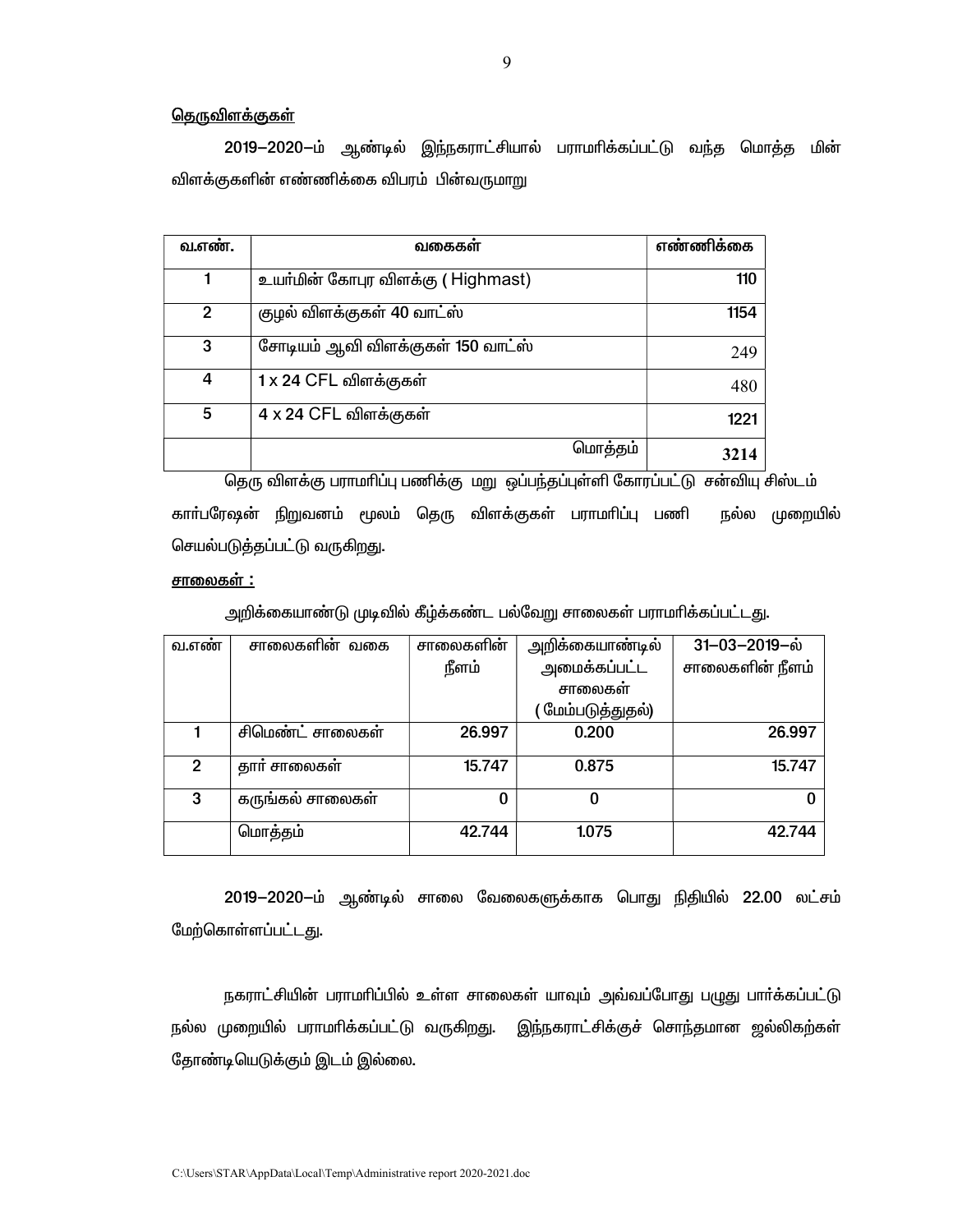## <u> திட்டப்பணிகள் விபரம்</u>

- 1. சட்டமன்ற உறுப்பினா் (திரு.ஐ.பி.செந்தில்குமாா் அவா்கள்) தொகுதி மேம்பாட்டுத் திட்டம் 2019—2020 மொத்தம் 9 பணிகள் எடுக்கப்பட்டு நடைபெற்று வருகிறது. மதிப்பீட்டுத் தொகை ரூ.22.00/— இலட்சம்
- 2. சாலைமேம்பாட்டு திட்டத்தின் கீழ் 3 பணிகள் எடுக்கப்பட்டு ரூ.210.00/– இலட்சத்தில் பணிகள் மேற்கொள்ளப்பட்டு வருகிறது.
- 3. Resource Recovery Centre 10 வது மாநில உயர்மட்டக்குழு கூட்டம் ரூ.18.00/-இலட்சத்தில் பணிகள் எடுக்கப்பட்டு பணிகள் நடைபெற்று வருகிறது.

# <u> குடிநீர் விநியோக நிலை :-</u>

## <u>கோடைகால நீர்த்தேக்கம்</u>

பழனி நகருக்கு கொடைக்கானல் குடிநீா் திட்டத்தின் மூலம் 6.50 மில்லியன் லிட்டா் குடிநீா் விநியோகம் செய்யப்பட்டு வருகிறது. கோடைகால நீா்த்தேக்கத்தில் மூன்று திறந்த வெளி ராட்சச கிணறுகளும், நான்கு ஆழ்குழாய் கிணறுகளும் கூடுதலாக குடிநீா் விநியோகம் செய்யும் பொருட்டு அமைக்கப்பட்டுள்ளது.

### <u> பாலாறு குடிநீர் திட்டம் :-</u>

4-வது குடிநீா் அபிவிருத்தித் திட்டம் தமிழ்நாடு குடிநீா் வடிகால்வாாியம் மூலம் மேற்கொள்ளப்பட்டது. தற்போது இத்திட்டத்திலிருந்து நகருக்கு 3 மில்லியன் லிட்டா் தினமும் விநியோகம் செய்யப்பட்டு வருகிறது. இதில் 0.6 மில்லியன் லிட்டா் குடிநீா் சிவகிாிப்பட்டி கிராமப் பஞ்சாயத்து பகுதிக்கு விநியோகம் செய்யப்பட்டு வருகிறது.

#### $III)$ <u> தலைமை நீர்த்தேக்கம் :-</u>

| 1) | கொடைக்கானல் திட்டம் |   | தடுப்பு அணை               |
|----|---------------------|---|---------------------------|
|    | அமைந்துள்ள இடம்     |   | கொடைக்கானல்<br>மலைப்பகுதி |
|    | நீளம்               |   | 30 மீட்டர்                |
|    | உயரம்               | ٠ | 3 மீட்டர்                 |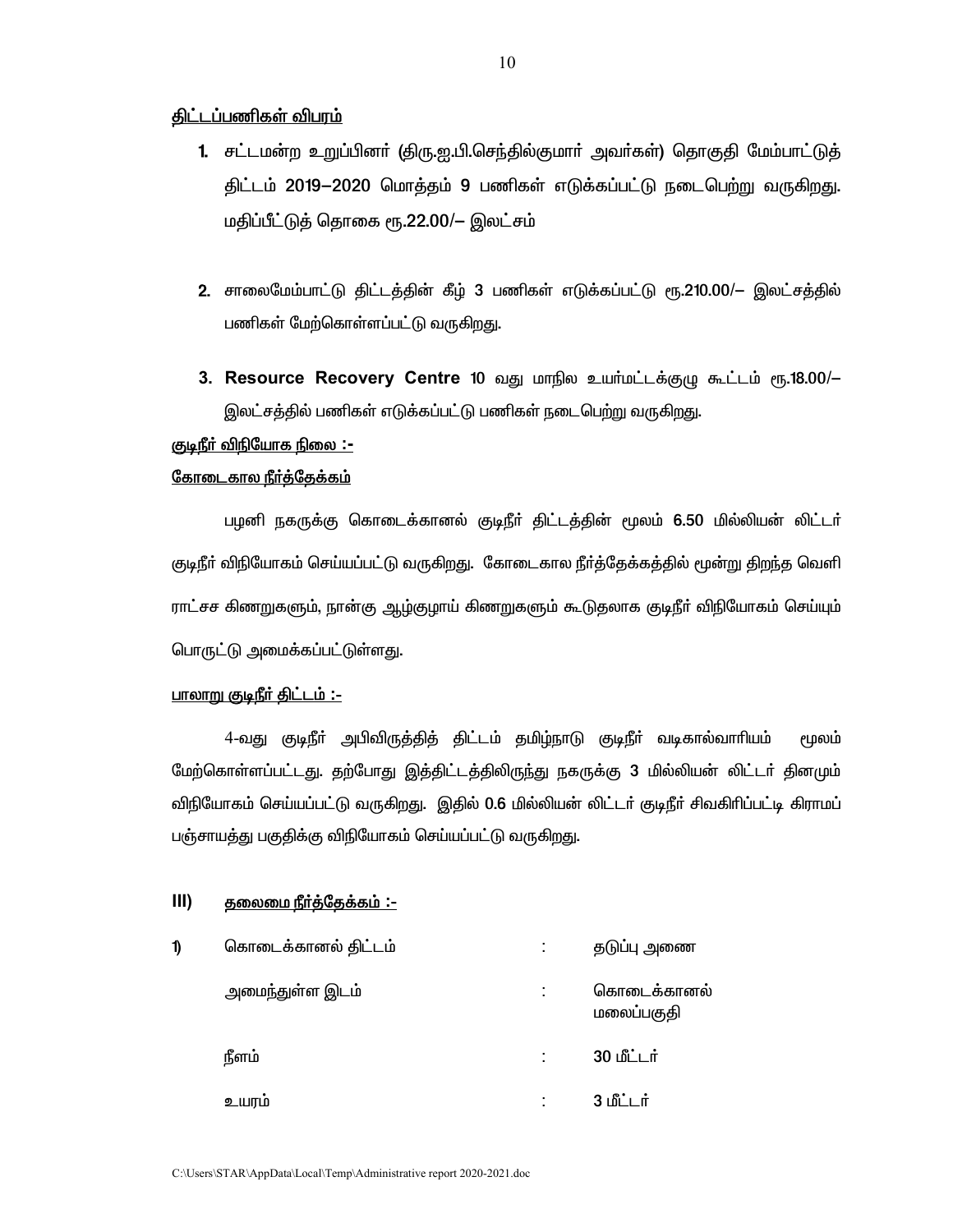|    | பாலாறு திட்டம்                                                                              |                          | பாலாறு அணை                         |
|----|---------------------------------------------------------------------------------------------|--------------------------|------------------------------------|
|    | தற்போதைய நீர்மட்டம்                                                                         | t,                       | 28.00 அடி                          |
|    | பாலாறு நீா்தேக்கத்தின் கொள்ளளவு                                                             |                          | <b>1524 MCFT</b>                   |
| 2) | பிரதான குழாய்                                                                               |                          | 7 கி.மீ                            |
|    | குழாயின் அளவு தன்மை                                                                         | ÷                        | இயற்கை உந்து விசை<br>(S.S.Tank)    |
|    | சுத்திகரிக்கப்படாத குடிநீா் ஏற்றும்<br>மின் மோட்டாரின் உந்து விசை அளவு                      | $\mathcal{L}_{\rm{max}}$ | 75 குதிரை திறன்                    |
| 3) | பிரதான குழாய் கோடைக்கால நீா்த்—<br>தேக்கத்திலிருந்து பழனி வரை                               |                          | 11 கி.மி.                          |
|    |                                                                                             |                          |                                    |
|    | கோடைக்கால நீா்த்தேக்கத்தின்<br>கொள்ளளவு                                                     |                          | 165.90 மில்லியன்                   |
|    | அதிகப்படியாக தேக்கும் நீா்மட்டம்                                                            |                          | 3.6 மீட்டர்                        |
|    | பாலாறு தலைமை நீா்த்தேக்கத்திலிருந்து<br>பாலாறுகளுக்கு வரும் குழாயின் நீளம்<br>குழாயின் அளவு | ÷                        | 8.90 கி.மீ<br>400 மி.மீ.ஏ.சி.பைப். |
| 4) | <u> குடிநீர் விநியோக முறை</u>                                                               |                          |                                    |
|    | குடிநீா் விநியோக பகுதிகளின் எண்ணிக்கை :<br>மேல்நிலைத் தொட்டிகளின்                           |                          | $\overline{7}$                     |
|    | எண்ணிக்கைகளும்,<br>கொள்ளளவுகளும்                                                            |                          | 45 லட்சம் லிட்டர்.                 |
| 1. | திண்டுக்கல் ரோடு                                                                            |                          | 6.00 இலட்சம் லிட்டர்               |
| 2. | திண்டுக்கல் ரோடு                                                                            | ÷                        | 5.00,                              |
| 3. | தாலுகா ஆபீஸ்                                                                                |                          | 12.50,                             |
| 4. | சிவகிரிப்பட்டி                                                                              |                          | 12.50,                             |
| 5. | லட்சுமிபுரம்                                                                                |                          | 1.20,                              |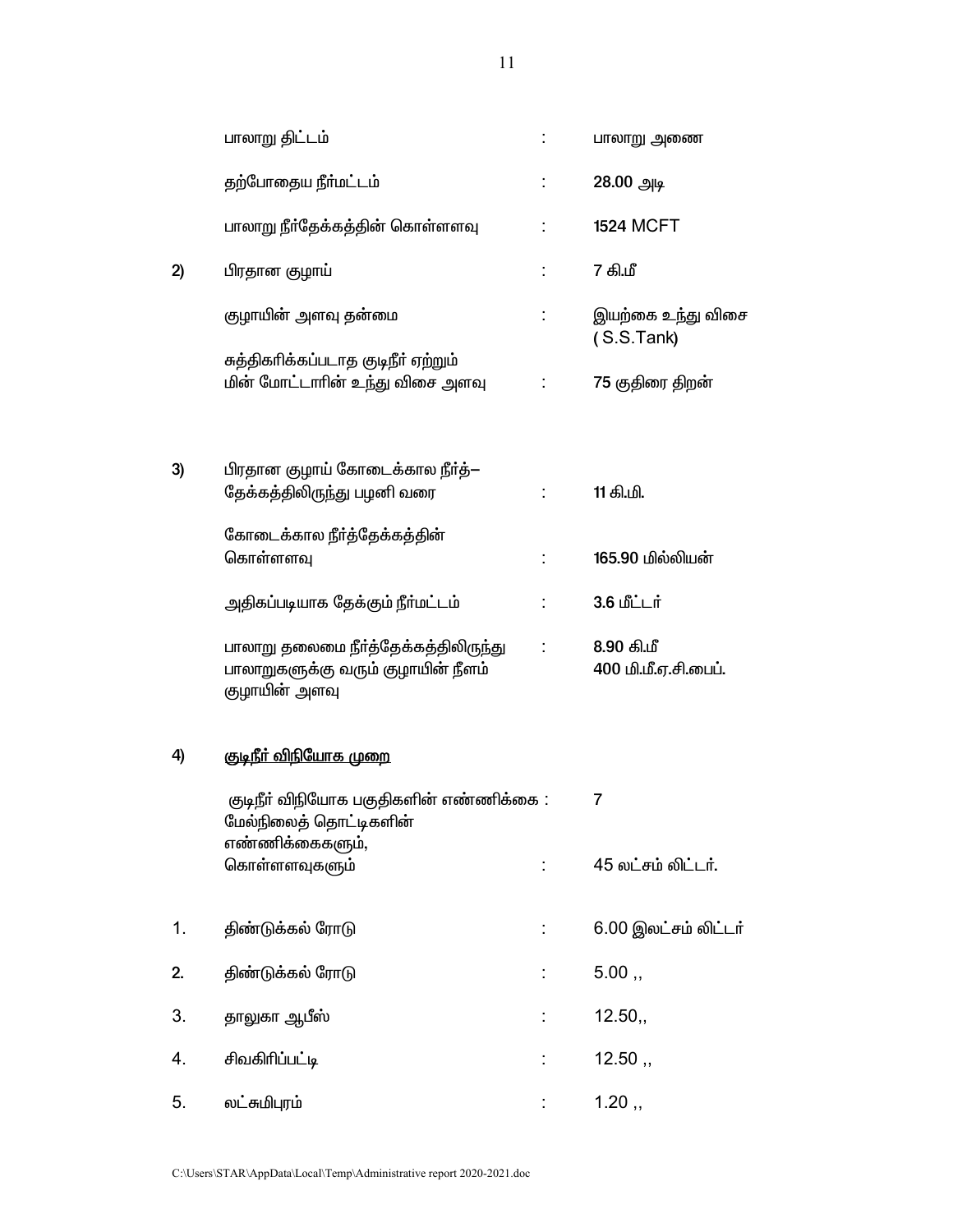| 6.             | அடிவாரம்                     | $5.80$                    |
|----------------|------------------------------|---------------------------|
| 7 <sub>1</sub> | மேற்கு ரதவீதி                | 2.00,                     |
| 5)             | மொத்த குடிநீர் அளவு (தினசரி) | 8.00 மில்லியன் லிட்டர்கள் |
|                | கோடைகால நீர்த்தேக்க இயற்கை   |                           |
|                | உந்துவிசை முறை               | 24 மணி நேரம்              |
|                | பாலாறு திட்டம்               | 24 மணி நேரம்              |
|                | பயன்பெறும் தெருக்கள்         | 290                       |

# <u>குடிநீர் விநியோகிக்கும் மொத்தக் குழாய்களின் நீளம் :</u>

| $1_{\cdot}$ | பழைய திட்டம்  | ٠ | 53.29 கி.மீ |
|-------------|---------------|---|-------------|
| 2.          | புதிய திட்டம் |   | 18.69 கி.மீ |
|             | மொத்தம்       |   | 71.98 கி.மீ |
|             |               |   |             |

#### <u> குடிநீா் விநியோகம் செய்யும் கால அளவு :</u>  $6$

|     | தினசரி                            | வறட்சிக் காலம் |                      |         | தற்போது விநியோகம்      |
|-----|-----------------------------------|----------------|----------------------|---------|------------------------|
|     |                                   |                |                      |         |                        |
|     | 2 மணி                             |                | 4 நாள் விட்டு 1 நாள் |         | 3 நாளைக்கு ஒருமுறை     |
|     |                                   |                |                      |         |                        |
| 7.  | வறட்சிக் காலங்களின் எதிர்நோக்கும் |                |                      |         |                        |
|     | நீரின் அளவு (2016)                |                |                      | 1.80 மீ |                        |
|     |                                   |                |                      |         |                        |
| 8.  | வறட்சிக் காலங்களில் எதிர்நோக்கும் |                |                      |         |                        |
|     | (தடிநீர் விநியோக அளவு (மி.லி)     |                |                      | 6 மி.லி |                        |
|     |                                   |                |                      |         |                        |
| 9.  | அடிகுழாய்களின் எண்ணிக்கை          |                |                      | 61      |                        |
|     |                                   |                |                      |         |                        |
|     |                                   |                |                      |         | எண்ணிக்கை அளவு (மி.லி) |
| 10) | கூடுதலாக விநியோகம் செய்யப்படும்   |                |                      |         |                        |
|     |                                   |                |                      |         |                        |
|     | நீரின் அளவு                       |                |                      |         |                        |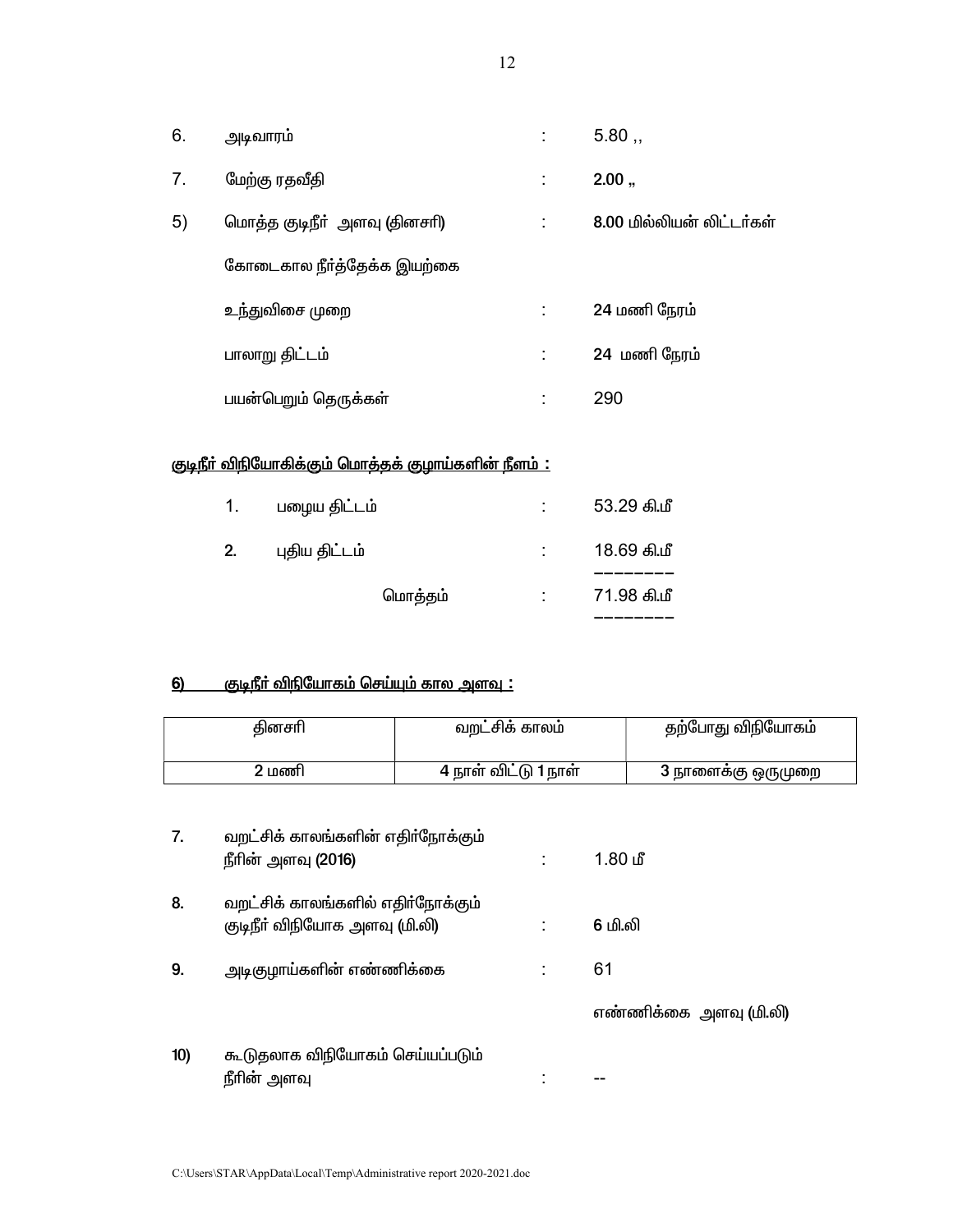| 11) | அடிகுழாய் மூலம்                                |    | 0.07 MLD                        |
|-----|------------------------------------------------|----|---------------------------------|
| 12) | ஆழ்குழாய்களில் மின் மோட்டாா்<br>பொருத்தி சப்ளை |    | 0.60 MLD                        |
| 13) | லாாி மூலம் விநியோகம்                           | ٠. | 12 (ஒரு நாளைக்கு 6 டிரிப்புகள்) |

#### குடிநீர் விநியோகம் மற்ற முறையில் ஏற்பாடு செய்ததன் விவரம்:  $14)$

கிணறுகள் மூலம் விநியோகம் செய்தல் a)

| 1.        | திறந்த வெளி கிணறு                                                                            |                     |
|-----------|----------------------------------------------------------------------------------------------|---------------------|
| 2.<br>15) | ஆழ்குழாயில் மின்மோட்டாா் பொருத்தி<br>விநியோகம் (நீரேற்று நிலையம்<br><u> பொதுக் குழாய்கள்</u> | 3                   |
|           | பொதுக் குழாய்களின் எண்ணிக்கை                                                                 | 289                 |
|           | பொதுக்குழாய் மூலம் விநியோகம்                                                                 | 1.90 லட்சம் லிட்டர் |
|           | பொதுக்குழாயின் மூலம் பயன்பெறும் மக்கள் :                                                     | 14600               |
|           | குடிநீா் குழாய் வீட்டு இணைப்புக்கள்                                                          | 8654                |

#### <u>வீட்டுக் குடிநீர் குழாய் இணைப்புக்களின் எண்ணிக்கை</u>  $16)$

| இணைப்பின் தரம்          | மொத்தம் | விநியோகம் செய்யும் நீரின் அளவு        |
|-------------------------|---------|---------------------------------------|
|                         |         |                                       |
|                         |         |                                       |
| வீட்டு உபயோகம்          |         | 550 லி. ஒரு குடும்பத்திற்கு ஒரு நாள்  |
| வணிக உபயோகமும் சேர்த்து |         | வீதம் (93 லி ஒரு நபர் ஒரு நாள் வீதம்) |
|                         |         | நாள் ஒன்றுக்கு நபர் ஒன்றுக்கு 90      |
|                         |         | LPCD வழங்கப்படுகின்றது.               |

# <u>குடிநீர் கட்டணம் 1000 லிட்டருக்கு கீழ்க்கண்டவாறு வசூலிக்கப்படுகிறது.</u>

- $\mathbf 0$ ரூ. 300/– வீதம் வீட்டு குடியிருப்பிற்கும்
- ரூ.600/- வீதம் (வியாபார நிமித்தம், தொழிற்சாலை பயன்)  $2)$

மேலும் இவ்விணைப்புகளுக்கு கீழ்க்கண்டவாறு வைப்புத் தொகை வசூலிக்கப்படுகிறது.

- வீட்டுக் குடிநீர் இணைப்பிற்கு ரூ.6000/- $\mathbf{D}$
- தொழிற்சாலை குழாய், வியாபார குழாய் ரூ.12,000/- $2)$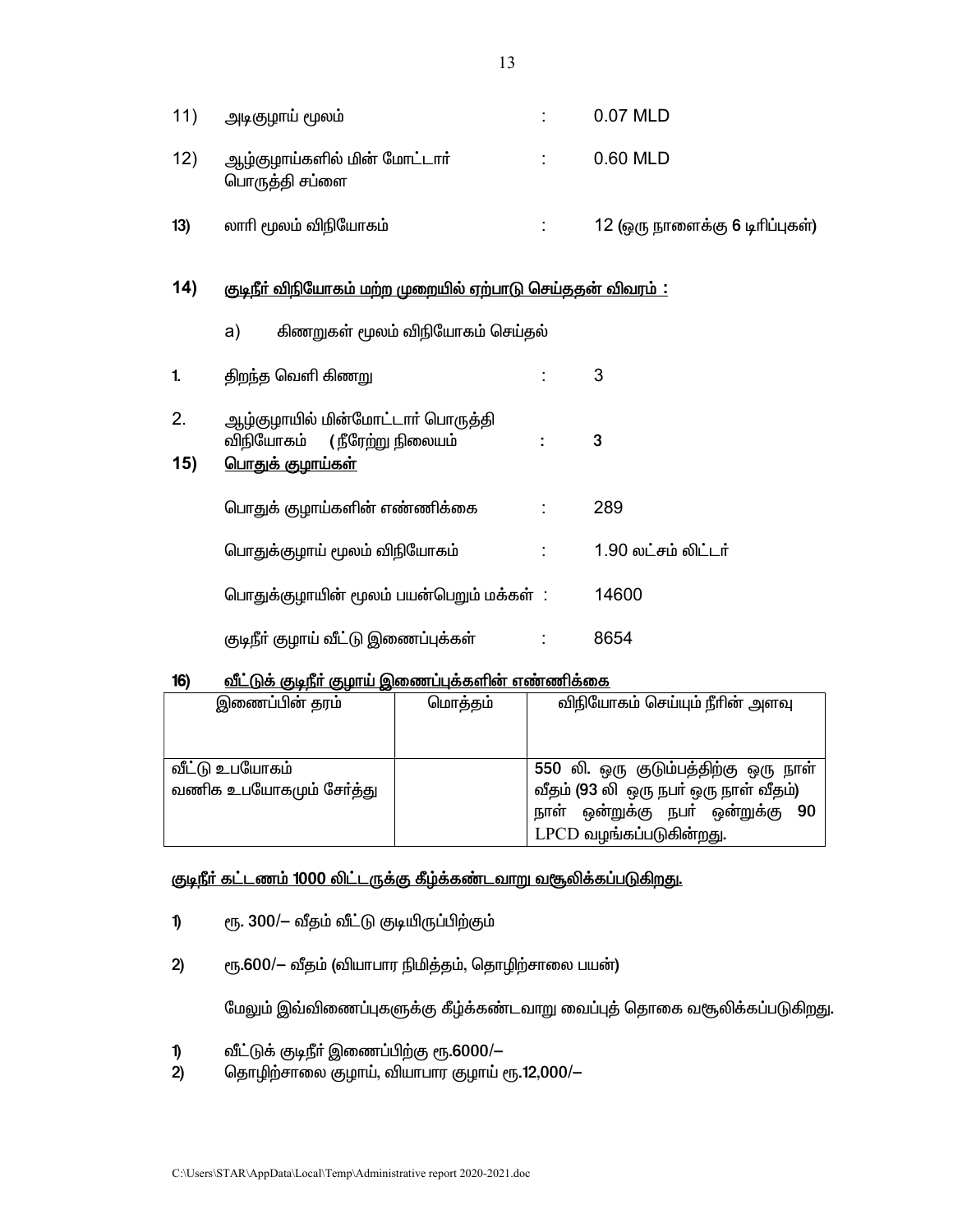மேலும் குடிநீா் விநியோகத்திற்காக பிரதான குழாய் இல்லாத தெருக்களுக்கு மற்றும் திருவிழாக் காலங்களிலும் 2 லாரிகள் மூலம் குடிநீா் விநியோகம் செய்யப்பட்டு வரப்படுகிறது.

# $10$  நகரமைப்பு பிரிவு

| <u>பொது</u>                         |
|-------------------------------------|
| <u>நகரமைப்பு பணியாளர்கள் விவரம்</u> |

|   | நகரமைப்பு அலுவலா்   |   |  |
|---|---------------------|---|--|
| 2 | நகரமைப்பு ஆய்வர்கள் |   |  |
| 3 | சங்கிலியாளர்கள்     | 2 |  |
|   | உதவியாளர்           |   |  |
| 5 | இளநிலை உதவியாளா்    | 2 |  |
|   |                     |   |  |

#### <u>நிலம் வகைப்படுத்துதல்</u> <u> 11 </u>

# முழுமைத் திட்டம் (MASTER PLAN)

| அ) | திட்டம்<br>அரசால் :<br>முழுமைத்<br>ஒப்புதல்<br>அளிக்கப்பட்ட விவரம் | அரசாணை எண். 232 / வீட்டு வசதி மற்றும்<br>நகர்ப்புற வளர்ச்சித் துறை<br>நாள்.19-02-1991                                                                                         |
|----|--------------------------------------------------------------------|-------------------------------------------------------------------------------------------------------------------------------------------------------------------------------|
| ஆ) | தமிழ்நாடு அரசுப் பதிவிதழில் :                                      | பாகம் 2, பிரிவு 1, பக்கம் 314,                                                                                                                                                |
|    | வெளியிடப்பட்ட விவரம்                                               | நாள். 15-05-1991                                                                                                                                                              |
| இ) | மறு ஆய்வு                                                          | தற்போதைய வளர்ச்சியினை அடிப்படையாகக்                                                                                                                                           |
|    |                                                                    | கொண்டு முழுமைத் திட்டம் புதுநிலைப் படுத்த<br>நடவடிக்கை மெற்கொள்ளப்பட்டுள்ளது.                                                                                                 |
| ஈ) | முழுமைத்திட்டம் தமிழ்நாடு நகர் :                                   | அரசாணை எண்.147, வீட்டு வசதி மற்றும்                                                                                                                                           |
|    | ஊரமைப்புச் சட்டம் 1971ன் பிரிவு                                    | நகர்ப்புற வளர்ச்சி துறை நாள். 31-3-99ல்                                                                                                                                       |
|    | கீழ்<br>24(4)<br>ஆய்வு<br>ன்<br>மறு<br>அரசாணை விபரம்               | இணக்கம் அளிக்கப்பட்டுள்ளது.                                                                                                                                                   |
| 2  | ஆலோசனை ஆட்சேபணைகள்                                                 | தமிழ்நாடு அரசிதழில் பகுதி 6 பிரிவு 4ல்<br>பிரசுரிக்கப்பட்டது.<br>29.01.2003ல்<br>இதே<br>விவரங்கள் திண்டுக்கல் மாவட்ட அரசிதழில்<br>எண். 2. பக்கம் 7ல் 10-02-2004ல் மறு பிரகாம் |

#### <u>விரிவு அபிவிருத்தித் திட்டங்கள்</u>  $12$

பழநி நகருக்கான உள்ளூர் திட்டப் பகுதியில் ஒப்புதலளிக்கப்பட்ட நான்கு விரிவு அபிவிருத்தித் திட்டங்கள் உள்ளடஙகியதாகும்.

செய்து ஒப்புதலுக்கு அனுப்பப்பட்டுள்ளது.

- புகைவண்டி நிலைய விரிவு அபிவிருத்தித் திட்டம்
- அடிவாரம் விரிவு அபிவிருத்தித் திட்டம்  $\bullet$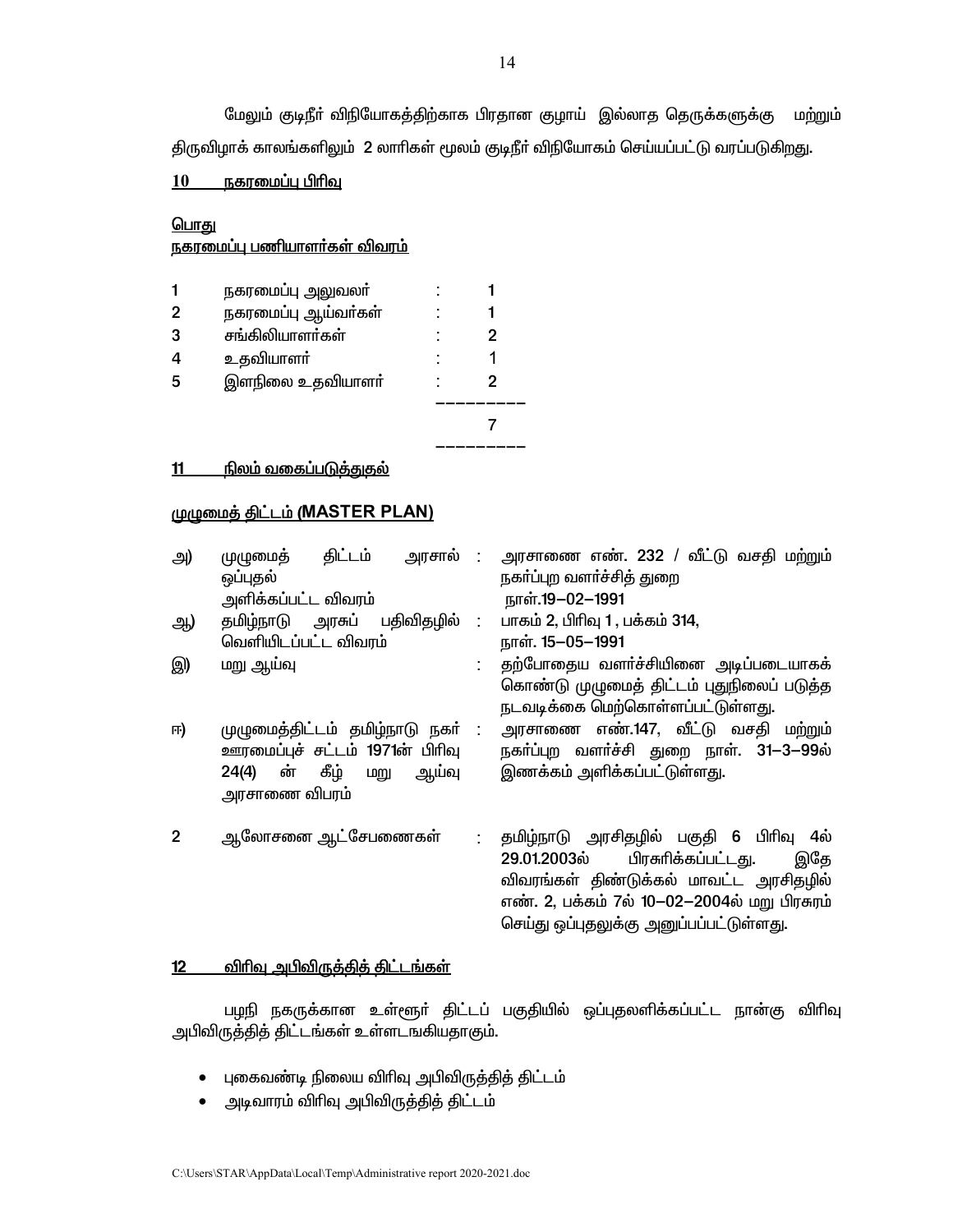- அடிவாரம் மேற்கு விரிவு அபிவிருத்தித் திட்டம்  $\bullet$
- ஹாிபுரம் விரிவு அபிவிருத்தித் திட்டம்.  $\bullet$

# 12-1 புகை வண்டி நிலைய அபிவிருத்தித் திட்டம்.

| அ) | திட்டப்பகுதி எல்லை        |                          |                                                                                                                                                                                                                                                                                                            |
|----|---------------------------|--------------------------|------------------------------------------------------------------------------------------------------------------------------------------------------------------------------------------------------------------------------------------------------------------------------------------------------------|
|    | வடக்கு                    |                          | ரயில்வே லயன்                                                                                                                                                                                                                                                                                               |
|    | தெற்கு                    |                          | திண்டுக்கல் சாலை                                                                                                                                                                                                                                                                                           |
|    | கிழக்கு                   |                          | நகராட்சி எல்கை                                                                                                                                                                                                                                                                                             |
|    | மேற்கு                    |                          | புது தாராபுரம் சாலை                                                                                                                                                                                                                                                                                        |
| ஆ) | திட்டப்பகுதியில் பரப்பளவு |                          | 246 ஏக்கர்.                                                                                                                                                                                                                                                                                                |
| இ) | நகா் ஊரமைப்பு இயக்குநா்   |                          | ந.க.எண்.2338/87/டி2                                                                                                                                                                                                                                                                                        |
| 冋) | அரசுப் பதிவிதழில் வெளியான | $\overline{\phantom{0}}$ | பாகம் 4, பிரிவு 1                                                                                                                                                                                                                                                                                          |
|    | விவரம்                    |                          | நாள். 04-07-1990                                                                                                                                                                                                                                                                                           |
| உ) | மறு ஆய்வு விவரம்          |                          | ஒப்புதலளிக்கப்பட்டு 10 ஆண்டுகளுக்கு மேலாகி<br>தற்போதைய<br>வளர்ச்சியினை<br>விட்டபடியால்<br>கருத்திற்<br>கொண்டு<br>திட்டத்தைப்<br>புது<br>நிலைப்படுத்தி நகா் ஊரமைப்பு சிறப்பு ஆணையா்<br>அவா்கள் தமிழ்நாடு நகா் ஊரமைப்புச் சட்டம்<br>1971ன் பிரிவு 33 டிபி2, நாள். 23-09-2002ல்<br>ஒப்புதல் வழஙகியுள்ளார்கள். |
| ஹ  | பிரசுர விவரம்             |                          | தமிழ்நாடு அரசிதழில் எண். 351ல் பகுதி 6 பிரிவு<br>496ல்<br>04–09–2002ல்<br>பிரசுரம்<br>1ல்<br>பக்கம்<br>செய்யப்பட்டுள்ளது.<br>2) மாவட்ட அரசிதழில் 10—12—02ல் பிரசுரம்<br>செய்யப்பட்டுள்ளது.                                                                                                                 |
| எ  | தற்போதைய நிலை             |                          | ஆலோசனைகள், ஆட்சேபணைகள் பெறப்பட்டு<br>உள்ளூர்த்<br>திட்டக்குழுமம்<br>ஒப்புதலுடன்<br>16-09-2003ல்<br>இறுதி<br>ஒப்புதலுக்கு<br>சமா்ப்பிக்கப்பட்டு நகா் ஊரமைப்பு ஆணையரால்                                                                                                                                      |

24-05-2006ல் ஒப்புதல் அளிக்கப்பட்டுள்ளது.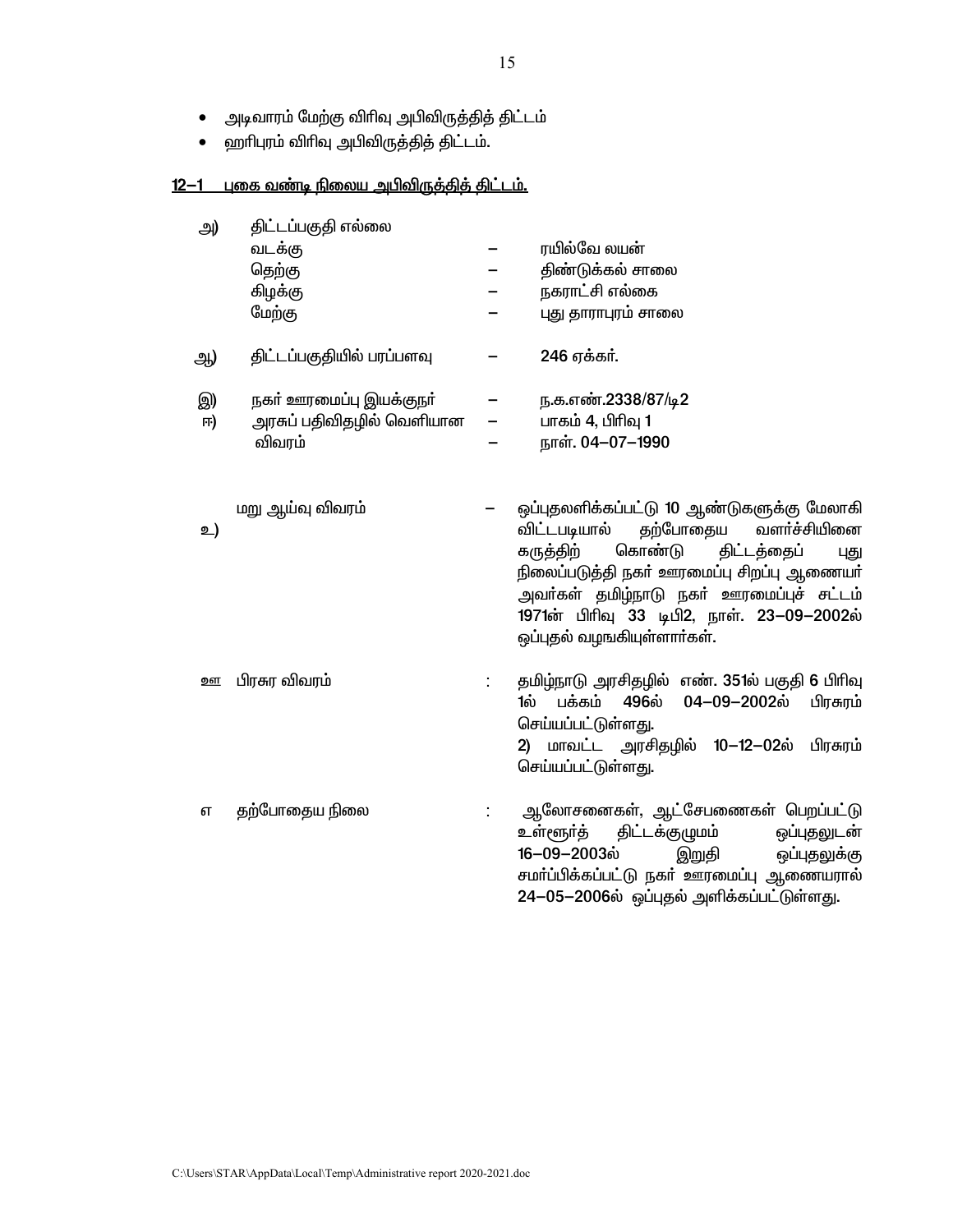#### <u>12–1 அடிவாரம் விரிவு அபிவிருத்தித் திட்டம்</u>  $\bullet$

| அ) | திட்டப்பகுதி எல்லை        |    |                                                                                                 |
|----|---------------------------|----|-------------------------------------------------------------------------------------------------|
|    | வடக்கு                    |    | திண்டுக்கல் சாலை                                                                                |
|    | கிழக்கு                   |    | நகராட்சி எல்லை                                                                                  |
|    | மேற்கு                    |    | அடிவாரம் சன்னதி வீதி                                                                            |
|    | தெற்கு                    |    | வடக்கு கிரிவீதி                                                                                 |
| ஆ) | திட்டப்பகுதியில் பரப்பளவு |    | 168.45 ஏக்கர்                                                                                   |
| இ) | நகா் ஊரமைப்பு இயக்குநா்   |    | ந.க.எண்.20717/78/டி2 நாள். 11–04–1979                                                           |
| 冋) | அரசுப் பதிவிதழில் வெளியான |    | பாகம் 4, பிரிவு 1                                                                               |
|    | விவரம்                    |    | நாள். 16-05-1979                                                                                |
| உ) | மறு ஆய்வு விவரம்          |    | தமிழ்நாடு நகர் ஊரமைப்புச் சட்டம் 1971-ன் பிரிவு<br>33(1) ன் கீழ் மறு ஆய்வு செய்து நகர் ஊரமைப்பு |
| ஊ  | பிரசுர விவரம்             | 1. | தமிழ் நாடு அரசிதழில் பகுதி 6 பிரிவு 1—ல்<br>11-04-2001-ல் பிரசுரிக்கப்பட்டுள்ளது.               |
|    |                           | 2. | அரசிதழில்<br>10-12-2002-ல்<br>மாவட்ட<br>பிரசுரம் செய்யப்பட்டுள்ளது.                             |
| எ  | தற்போதைய நிலை<br>t,       |    | ஆட்சேபணை<br>மற்றும்<br>ஆலோசணைகள்<br>பெறப்பட்டு இறுதி ஒப்புதலுக்கு                               |
|    |                           |    | உத்திரவு எதிா் நோக்கப்பட்டுள்ளது                                                                |
|    |                           |    |                                                                                                 |

16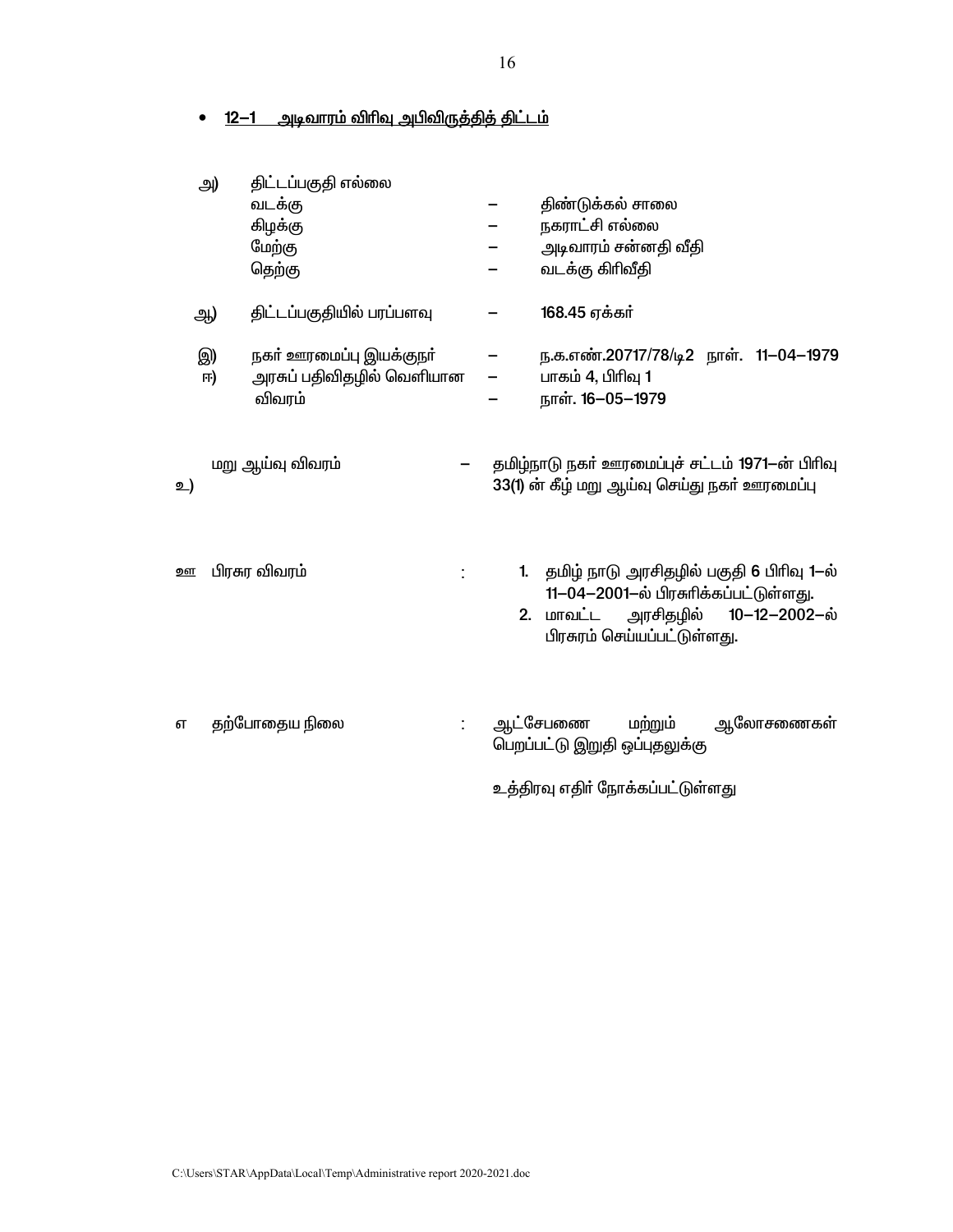<u>12—1 அடிவாரம் மேற்கு விரிவு அபிவிருத்தித் திட்டம்</u>  $\bullet$ 

| அ)        | திட்டப்பகுதி எல்லை<br>வடக்கு<br>கிழக்கு<br>மேற்கு<br>தெற்கு | வையாபுரிக் குளம் மற்றும் அடிவாரம் ரோடு<br>சன்னதி வீதி<br>வையாபுாிக் குளம்<br>வையாபுரிக் குளம்                                                                                                                       |
|-----------|-------------------------------------------------------------|---------------------------------------------------------------------------------------------------------------------------------------------------------------------------------------------------------------------|
| ஆ)        | திட்டப்பகுதியில் பரப்பளவு                                   | 52.14 ஏக்கர்                                                                                                                                                                                                        |
| இ)        | நகா் ஊரமைப்பு இயக்குநா்                                     | ந.க.எண்.32305/78/டி2 நாள். 19-11-1979                                                                                                                                                                               |
| ஈ)        | அரசுப் பதிவிதழில் வெளியான<br>விவரம்                         | பாகம் 4, பிரிவு 1<br>நாள். 06-02-1980                                                                                                                                                                               |
| உ)        | மறு ஆய்வு விவரம்                                            | தமிழ்நாடு நகர் ஊரமைப்புச் சட்டம் 1971-ன் பிரிவு<br>33(1) ன் கீழ் மறு ஆய்வு செய்து நகர் ஊரமைப்புச்<br>சிறப்பு ஆணையா் , சென்னை அவா்களால்<br>ந.க.எண்.32820/99/டிபி2 நாள். 07-12-2001-ல்<br>ஒப்புதல் வழங்கப்பட்டுள்ளது. |
| <u>றள</u> | பிரசுர விவரம்                                               | தமிழ் நாடு அரசிதழில் பகுதி 6 பிரிவு 1-ல்<br>1 <sub>1</sub><br>30-01-2002-ல்<br>பிரசுரம்<br>செய்யப்பட்டுள்ளது.<br>மாவட்ட<br>அரசிதழில்<br>10-12-2002-ல்<br>2.<br>பிரசுரம் செய்யப்பட்டுள்ளது.                          |
| எ         | தற்போதைய நிலை                                               | ஆட்சேபணைகள்<br>ஆலோசணைகள்<br>மற்றும்<br>பெறப்பட்டு 16-09-2003-ல் இறுதி ஒப்புதலுக்கு<br>சமா்ப்பிக்கப்பட்டு<br>உத்திரவு<br>எதிர்<br>நோக்கப்பட்டுள்ளது                                                                  |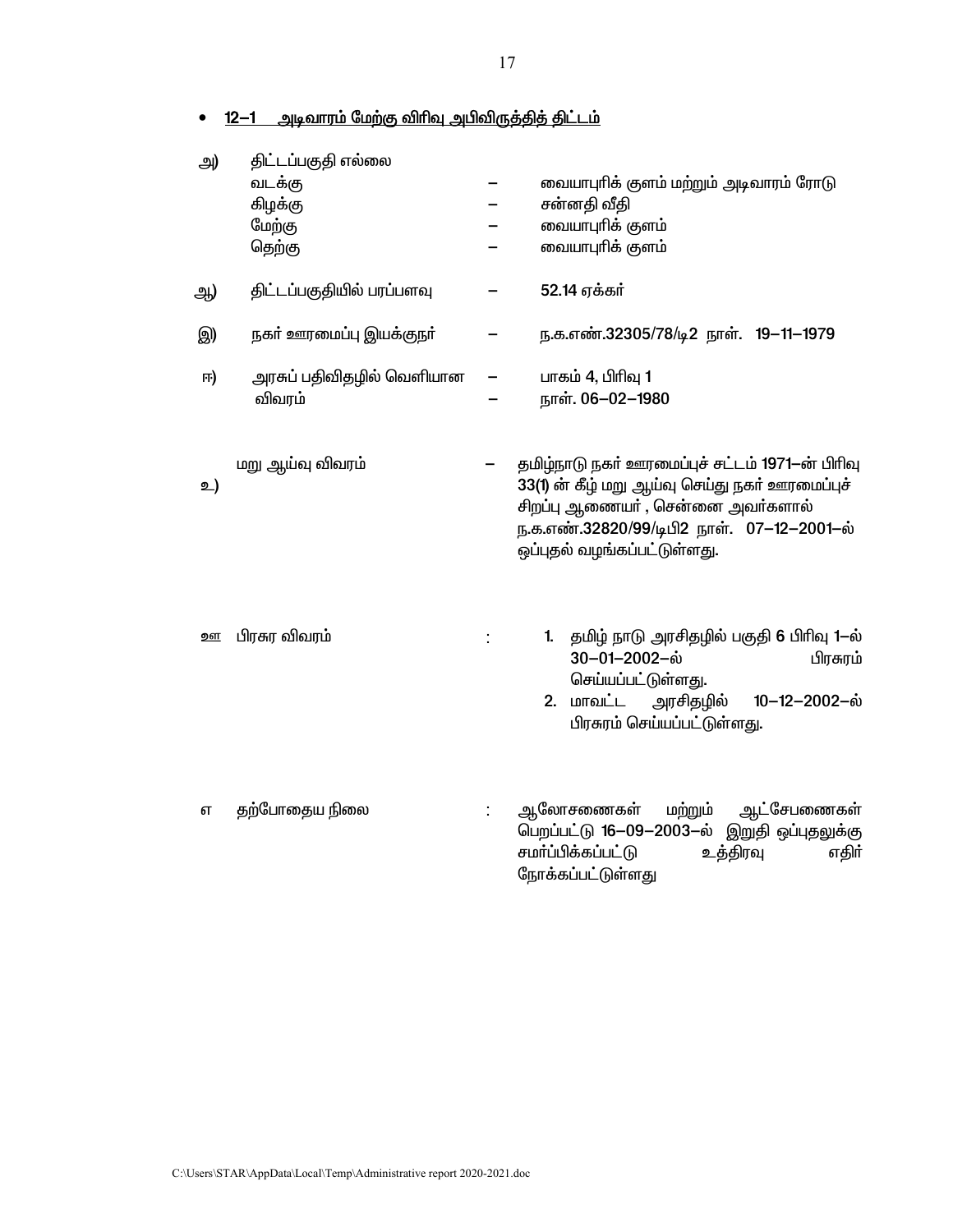12-1 ஹரிபுரம் விரிவு அபிவிருத்தித் திட்டம்.

| அ)        | திட்டப்பகுதி எல்லை<br>வடக்கு<br>கிழக்கு<br>மேற்கு<br>தெற்கு | கவுண்டர் இட்டேரி சாலை<br>புது தாராபுரம் ரோடு<br>பழைய தாராபுரம் ரோடு<br>சுப்பிரமணியபுரம் ரோடு                                                                                                                   |
|-----------|-------------------------------------------------------------|----------------------------------------------------------------------------------------------------------------------------------------------------------------------------------------------------------------|
| ஆ)        | திட்டப்பகுதியில் பரப்பளவு                                   | 82.88 ஏக்கர்                                                                                                                                                                                                   |
| இ)        | நகா் ஊரமைப்பு இயக்குநா்                                     | நகர் ஊரமைப்பு இயக்குனர்<br>ந.க.எண்.31315/76/பி2 நாள். 04-08-1978                                                                                                                                               |
| ஈ)        | அரசுப் பதிவிதழில் வெளியான<br>விவரம்                         | நாள். 06-09-1978<br>பாகம் 4, பிரிவு 1                                                                                                                                                                          |
| உ)        | மறு ஆய்வு விவரம்                                            | தமிழ்நாடு நகர் ஊரமைப்புச் சட்டம் 1971-ன் பிரிவு<br>33(1) ன் கீழ் மறு ஆய்வு செய்து நகர் ஊரமைப்பு<br>சிறப்பு ஆணையா் , சென்னை அவா்களால்<br>ந.க.எண்.16866/99/டிபி1 நாள். 23-04-2002<br>இணக்கம் அளிக்கப்பட்டுள்ளது. |
| <u>றள</u> | பிரசுர விவரம்                                               | 1. தமிழ் நாடு அரசிதழில் பகுதி 6 பிரிவு 1-ல்<br>04-09-2002-ல்<br>பிரசுரம்<br>செய்யப்பட்டுள்ளது.<br>2. மாவட்ட அரசிதழில் 10-12-2002-ல்<br>பிரசுரம் செய்யப்பட்டுள்ளது.                                             |
| எ         | தற்போதைய நிலை                                               | ஆலோசணைகள் பெறப்பட்டு<br>உள்ளூர்த்<br>திட்டக்குழும ஒப்புதலுடன் 16-09-2003-ல்<br>இறுதி ஒப்புதலுக்கு சமா்ப்பிக்கப்பட்டு உத்திரவு<br>எதிர் நோக்கப்பட்டுள்ளது                                                       |

# 12-2. அபிவிருத்திக் கட்டணங்கள்

நகராட்சிப் பகுதியில் கட்டுமானப் பணிகள் மற்றும் மனை அபிவிருத்தி பணிகளக்காக உள்ளூர்த் திட்டக் குழுமத்தால் அபிவிருத்திக் கட்டணங்கள் ஆகிவிட்டதால், அரசாணையின்படி, கட்டணங்கள் திருத்தியமைத்து அரசுககு பிரேரணை சமா்ப்பிக்கப்பட்டதில் நகர் ஊரமைப்பு சிறப்பு ஆணையர் அவர்கள் ந.க. எண். 26542/01/எம்பி.2, நாள். 24–10–2002ல் கட்டணங்களை உயர்த்திட இசைவு தெரிவித்து உத்திரவு பெறப்பட்டு, அரசிதழில் பிரசுரம் செய்து வசூலிக்கப்பட்டு வருகிறது.

18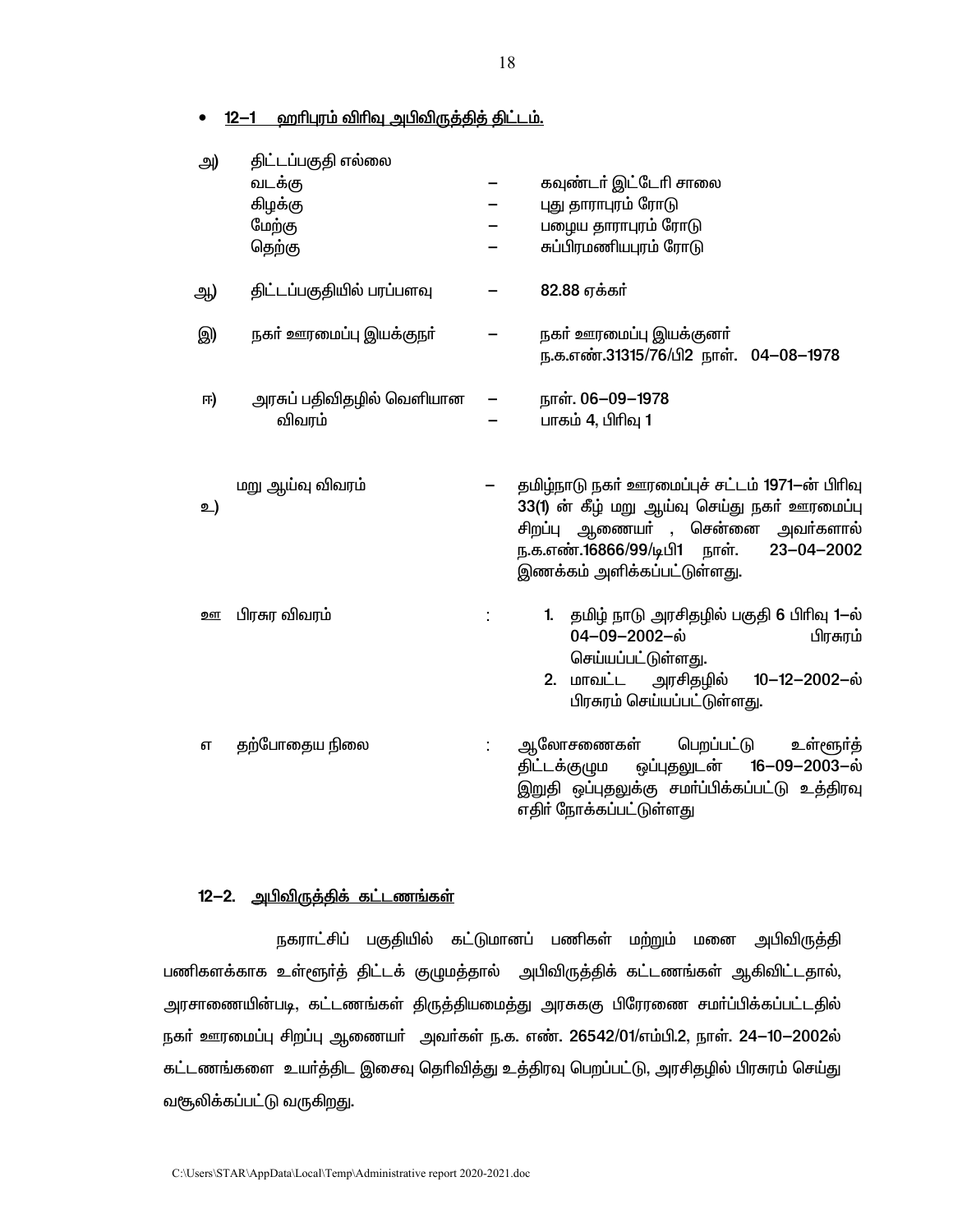### <u>12-3 நகரளவைப் பணிகள்.</u>

1908ம் ஆண்டிலிருந்து நகரளவை பணிகள் மேற்கொள்ளப்பட்டு வருகின்றது. இறுதியாக 1970 மற்றும் 1996ம் ஆண்டுகளில் மறு அளவை செய்யப்பட்டு ஆவணங்கள் பெறப்பட்டுள்ளது. அதனடிப்படையில் தனியார் இடங்களை அளவை செய்தல், புலப்பட நகல் வரைபடஙகள் தயார் போன்ற பணிகள் மேற்கொள்ளப்பட்டு வருகின்றது. இப்பணிக்கான செய்து வழங்குதல் பணியாளா்கள் பணிபுாிந்து வருகின்றனா். இவா்களுக்கான ஊதியத்தின்  $2/3$  பங்கு நகராட்சியிலிருந்து வழங்கப்படுகிறது.

## பணியாளர்கள் விவரம்.

|               | நகா சாா ஆயவாளா |  |
|---------------|----------------|--|
| $\mathcal{P}$ | புல உதவியாளர்  |  |

# <u>12-4 ஆக்கிரமிப்புக்கள்.</u>

மாவட்ட ஆட்சியா் அவா்களால் நடத்தப்படும் ஆக்கிரமிப்பு அகற்றுவதற்கான இயக்கு குழு கூட்டம் ஒவ்வொரு மாதமும் நடத்தப்பட்டு அதன் அடிப்படையில் 49 தற்காலிக ஆக்கிரமிப்புக்கள் அவ்வப்போது அகற்றப்படுகிறது.

### <u>12—5 கட்டிட விண்ணப்பங்கள் ( 01—04—2018 முதல் 31—03—2019 வரை)</u>

| $\mathbf{D}$                 | பெறப்பட்ட கட்டிட விண்ணப்பங்கள்            | 88 |
|------------------------------|-------------------------------------------|----|
| 2)                           | அனுமதிக்கப்பட்ட வரைபடஙகளின் எண்ணிக்கை     | 64 |
| 3)                           | அனுமதிக்கப்படாத வரைபடங்களின் எண்ணிக்கை  — | 11 |
| $\left( \frac{1}{2} \right)$ | நிலுவை                                    | 13 |
| 5)                           | அனுமதியில்லா கட்டிடங்களின் எண்ணிக்கை      | 18 |

#### <u>12—6 நகரமைப்பு வருவாய்</u>

நகரமைப்புப் பிரிவில் கீழ்க்ககண்ட இனங்களிலிருந்து வருவாய் கிடைக்கப்பெறுகிறது. இவ்வாணிடின் வருவாய் கடந்த ஆண்டைவிட கூடுதலாக கிடைத்துள்ள<u>த</u>ு.

| வ. எண் | உரிமங்களின் விவரம்                    | தொகை ரூ. |
|--------|---------------------------------------|----------|
|        | கட்டிட உரிமையாளர் கட்டணம்             | 1069935  |
|        | அபிவிருத்திக் கட்டணம்                 | 46411    |
| 3      | கட்டிடப் பொருள்கள் சேமிப்புக் கட்டணம் | 393590   |
| 4      | கட்டிட வரைப்படம் கட்டணம்              | 16000    |
|        | மொத்தம்                               | 1525936  |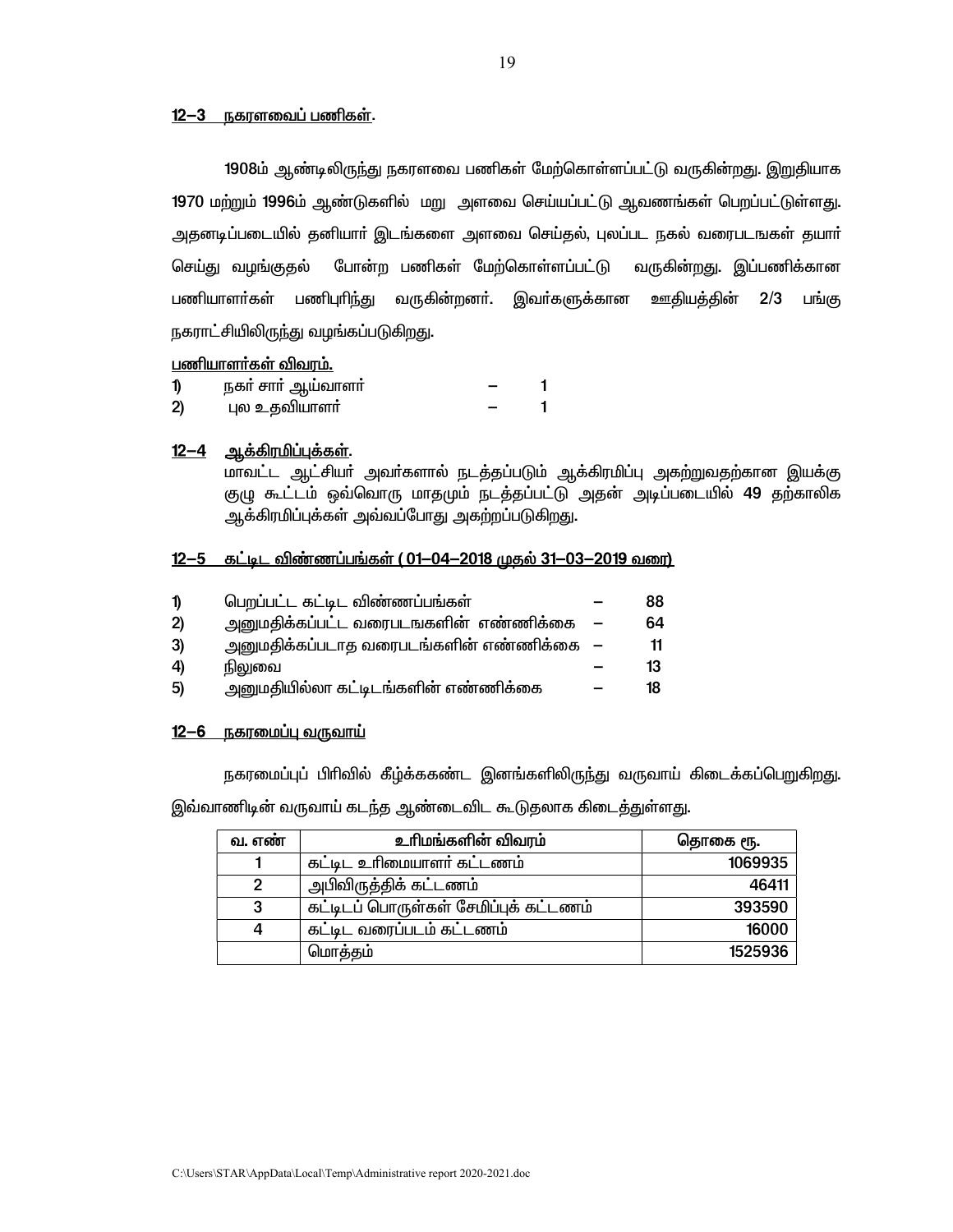#### $13 -$ கல்வி

| <u> <del>gay =============</del></u> |             |                                       |  |
|--------------------------------------|-------------|---------------------------------------|--|
| வ.எண்.                               | வார்டு எண். | தனியார் பள்ளிகள்                      |  |
|                                      |             | நவவீர செங்குந்தா் ஆரம்பப்பள்ளி        |  |
|                                      |             | பீட்டர் டேவிட் அறிவாலயம் ஆரம்பப்பள்ளி |  |
|                                      |             | இராஜரத்தினம் ஆரம்பப்பள்ளி             |  |
|                                      |             | சி.எஸ்.ஐ ஆரம்பப்பள்ளி                 |  |
| 5.                                   | 23          | குருகுலம்                             |  |
| 6.                                   | 29          | திருவள்ளுவா் ஆரம்பப்பள்ளி             |  |
|                                      | 31          | அருள்மிகு தண்டாயுபாணி ஆரம்பப்பள்ளி    |  |
| 8.                                   | 13          | ஆர்.சி. ஆரம்பப்பள்ளி                  |  |

#### வாம்பப்பள்ளிகள்  $13 - 1$

# <u>ஆரம்பக் கல்வி</u>

இந்நகராட்சியில் கீழ்க்கண்ட நான்கு நகராட்சி ஆரம்பப்பள்ளிகள் பராமரிக்கப்பட்டு வந்ததில் 2 பள்ளிகள் மாவணவர் வருகை குறைவால் மூடப்பட்டது.

| வ.எண். | வார்டு எண். | ஆரம்பப்பள்ளிகளின் விவரம்                 |
|--------|-------------|------------------------------------------|
|        |             | அண்ணா பவளவிழா பள்ளி மாணவா் குறைவால்      |
|        |             | மூடப்பட்டது                              |
|        |             | கிழக்கு ரத வீதி                          |
|        |             | டாக்டர் அம்பேத்கார் ஆரம்பப்பள்ளி மாவணவர் |
|        |             | வருகை குறைவால் மூடப்பட்டது               |
|        |             | பாரதி ஆரம்பப்பள்ளி                       |

# <u>சத்துணவு</u>

# 13-2 நடுநிலைப்பள்ளி

இந்நகராட்சிப் பகுதியில் மூன்று நகராட்சி நடுநிலைப் பள்ளிகள் உள்ளன. அவை

# <u>நகராட்சி நடு நிலைப்பள்ளிகள்</u>

| வ.எண். | நடுநிலைப்பள்ளிகள்                     | வாா்டு எண். |
|--------|---------------------------------------|-------------|
|        | அடிவாரம் நடுநிலைப்பள்ளி               |             |
|        | பெரியகடை வீதி நகராட்சி நடுநிலைப்பள்ளி | 20          |
|        | சண்முகபுரம் நகராட்சி நடுநிலைப்பள்ளி   | 26          |

| வ.எண். | வார்டு எண். | <sup>'</sup> நடுநிலைப்பள்ளிகள்    |
|--------|-------------|-----------------------------------|
|        |             | கான்வென்ட் நடுநிலைப்பள்ளி         |
|        |             | சி.எஸ்.ஐ வாக்மேன்  நடுநிலைப்பள்ளி |
|        | 30          | திருவள்ளுவா் நடுநிலைப்பள்ளி       |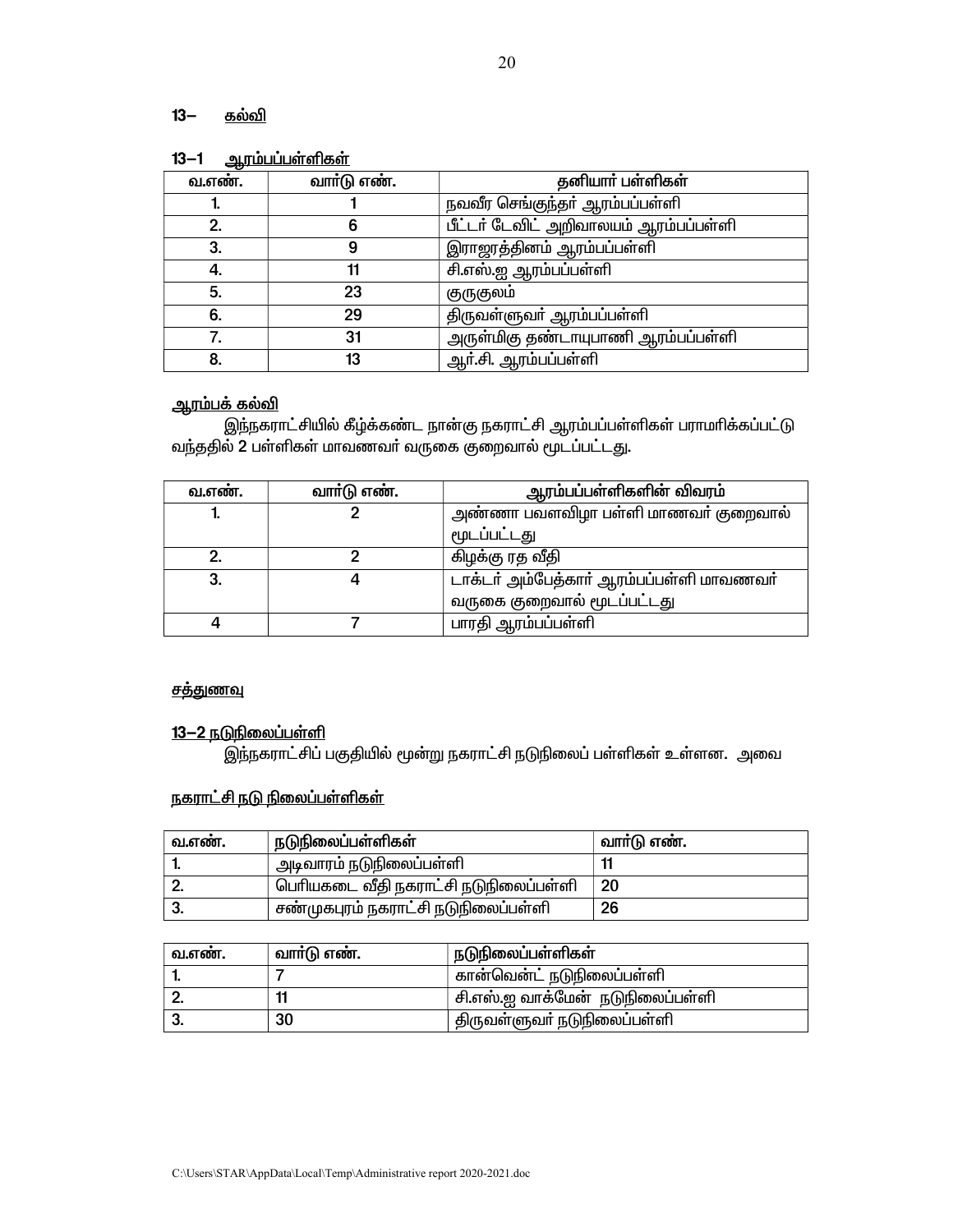## 13-3 உயர்நிலைப்பள்ளிகள்

| வ.எண. | வாா்டு எண். | கனியாா் உயா்நிலைப்பள்ளிகள்      |
|-------|-------------|---------------------------------|
|       | 19          | மகனிசா முஸ்லீம் உயா்நிலைப்பள்ளி |
|       |             | சிறுமலர் உயர்நிலைப்பள்ளி        |

## 13-4-1 மேல்நிலைக்கல்வி அாசினர் பள்ளி

| வ.எண. | வார்டு எண். | மேல்நிலைக் கல்வி                             |
|-------|-------------|----------------------------------------------|
|       | 26          | <sup>।</sup> நகராட்சி ஆண்கள் மேல்நிலைப்பள்ளி |
|       |             | <sup>।</sup> அரசினா் பெண்கள் மேல்நிலைப்பள்ளி |

# 13-4-2 தனியார் மெட்ரிக்குலேசன் பள்ளிகள்

| வ.எண். | வார்டு எண். | தனியார் மெட்ரிக்குலேசன் பள்ளிகள்                |  |
|--------|-------------|-------------------------------------------------|--|
|        |             | கென்னடி மெட்ரிக்குலேசன் பள்ளி                   |  |
|        | 26          | பாரத் வித்யாபவன் மெட்ரிக்குலேசன் பள்ளி          |  |
|        | 32          | கார்த்திக் வித்யா மந்தீர் மெட்ரிக்குலேசன் பள்ளி |  |

# கனியார் மெட்ரிக்குலேசன் மேல்நிலைப்பள்ளிகள்

| வ.எண். | வார்டு எண். | தனியார் மெட்ரிக்குலேசன் மேல்நிலைப்பள்ளிகள்                |
|--------|-------------|-----------------------------------------------------------|
|        | 5           | செயின் பீட்டர் மெட்ரிக்குலேசன் மேல்நிலைப்பள்ளி            |
| 2.     |             | தேவி மெட்ரிக்குலேசன் பள்ளி                                |
| 3      | 20          | துர்க்கா மெட்ரிக்குலேசன் பள்ளி                            |
| 4.     | 22          | ஆர்மின் மெட்ரிக்குலேசன் பள்ளி                             |
| 5.     | 25          | ஸ்டாண்டர்டு மெட்ரிக்குலேசன் மேல்நிலைப்பள்ளி               |
| 6.     | 25          | விவேகானந்தா வித்யாலயா பள்ளி                               |
| 7.     | 27          | அருள்மிகு பழனி ஆண்டவா் மெட்ரிக்குலேசன்<br>மேல்நிலைப்பள்ளி |
| 8      | 28          | அக்ஷயா மெட்ரிக்குலேசன் மேல்நிலைப்பள்ளி                    |
| 9.     | 29          | சுவாமி மெட்ரிக்குலேசன் மேல்நிலைப்பள்ளி                    |

# 13-5 இடவசதிகளும் கருவிகளும்

நகராட்சி எல்லைக்குள் அரசினரால் நடத்திவரும் 6 நகராட்சி பள்ளிகளும் சொந்தக்

கட்டிடங்களில் உள்ளது.

அறிக்கையாண்டில் நகராட்சி ஆரம்பப் பள்ளிகளின் மராமத்து செலவினங்களுக்கு மற்றும் கூடுதல் கட்டிடங்களுக்கு மான்யம் ஏதும் பெறப்படவில்லை.

மேல்நிலைப்பள்ளி ஒன்று நகராட்சியால் பராமாிக்கப்பட்டதை 01-04-1990 முதல் அரசுக்கு மாற்றப்பட்டது பெண்கள் மேல்நிலைப்பள்ளி ஒன்று அரசினரால் நடத்தப்பட்டு வருகிறது.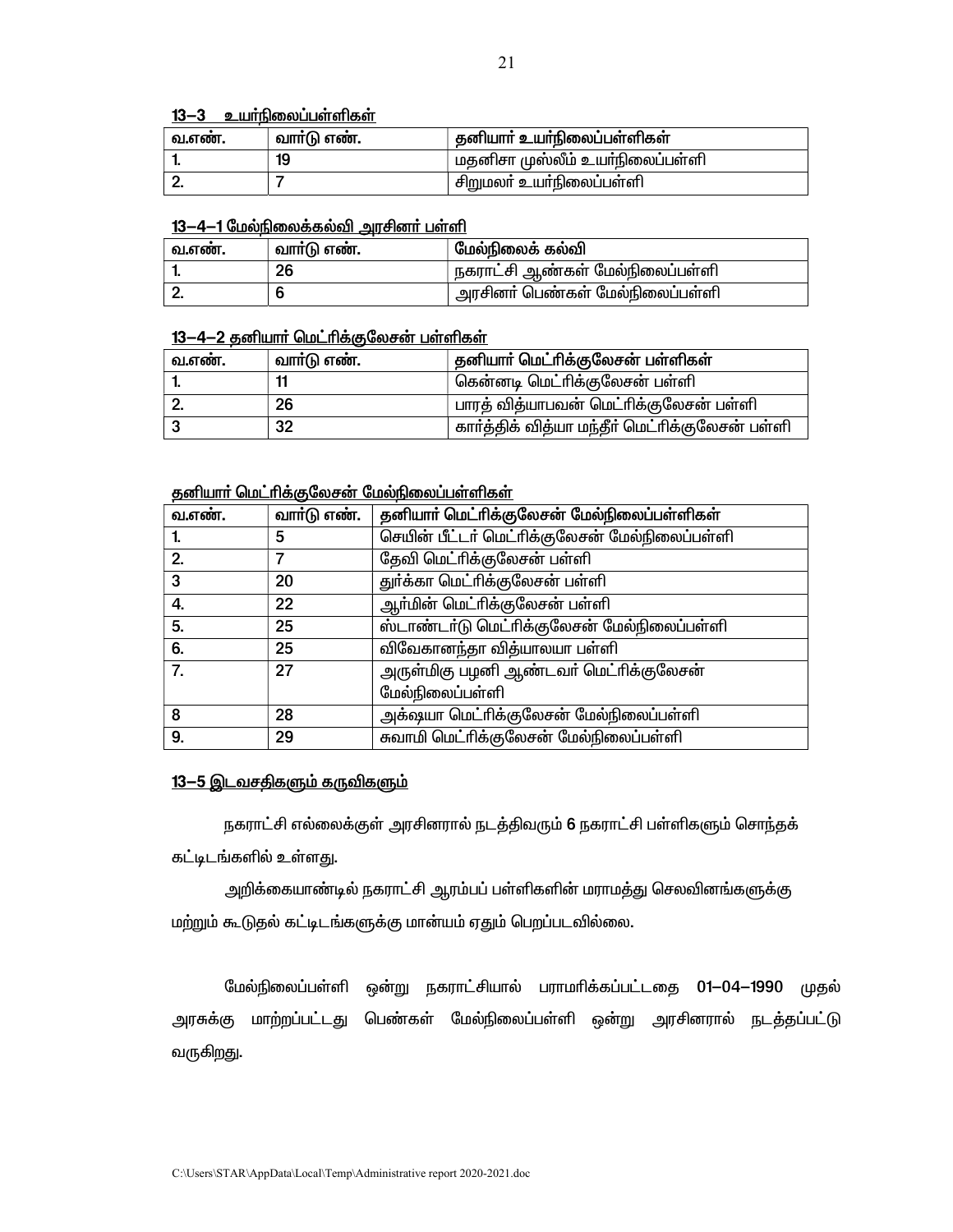9.142 ஏக்கா் பரப்புள்ள நல்ல ஆரோக்கியமான இடத்தில் நகராட்சி மேல்நிலைப்பள்ளி அமைந்துள்ளது. அறிக்கையாண்டில் பள்ளிக்கு போதுமானதாக இடசதியும், காற்றோட்டமும் வெளிச்சமும் இருந்தது. பள்ளியில் மின்சார விளக்குகள் உள்ளன. மாணவர்களுக்கு போதுமான விளையாட்டு இடம் உள்ளது.

அாிஜன மாணவா்கள் விடுதி ஆண்களுக்கு ஒன்றும், பெண்களுக்கு ஒன்றும் நகாில் அரசினரால் நடத்தப்பட்டு வருகிறது. பயிற்சி பெற்ற அதிகாாியின் கீழ் 100 மாணவா்களைக் கொண்டு என்.சி.சி படை மற்றும் முறையே 75 மாணவர்களைக் கொண்ட தேவஸ்தான விடுதி ஒன்றும் நாட்டு நலப் பணிக்குழு ஒன்றும் அறிக்கையாண்டில் செயலாற்றி வந்தன.

#### <u>கல்வி நிதி (இடைநிலைக் கல்வி)</u>

மாணவா்கள் அனைவருக்கும் கட்டணமின்றி இலவசமாக கல்வி போதிக்கப்பட்டு கல்வி உதவித் தொகையாக அரசிடமிருந்து எதுவும் பெறவில்லை. 01—04—1990ல் இருந்து அரசிடம் ஆசிரியர்கள் சம்பளம் பெறுகின்றனர்.

### 13-6 தனியார் கல்லுாரிகள்

இந்நகரில் அருள்மிகு தண்டாயுதபாணி சுவாமி திருக்கோயில் நிர்வாகத்தினரால் நகராட்சி எல்லையை அடுத்த மிக அண்மையில் சிவகிரிப்பட்டியில் ஆடவா்களுக்கான தொழில்நுட்பக் கல்லுாாி ஒன்றும், கலைக்கல்லுாாி ஒன்றும் செவிப்புலனற்றோா் பள்ளி ஒன்றும் நடத்தப்பட்டு வருகிறது. இத்துடன் நாதசுவரம், தவில் இவைகளுக்காக இரண்டு கல்லுாாிகள் நடத்தப்பட்டு வருகிறது.

#### <u>மருத்துவம்</u>

## <u>14–1 முத்துலட்சுமி மருத்துவ வசதி மற்றும் மருத்துவமனைகள்</u>

பழநி நகராட்சியில் கீழ்க்கண்ட சுகாதார மையங்களும் துணை மையங்களும் பராமரிக்கப்பட்டு வருகின்றன.

| வ.எண். | வாா்டு எண். | மருத்துவமனை பெயா் மற்றும்<br>அமைவிடம்            | படுக்கைகளின்<br>எண்ணிக்கை |
|--------|-------------|--------------------------------------------------|---------------------------|
|        |             | அடிவாரம் — ஆண்டவன் பூங்கா<br>ரோடு                | இல்லை                     |
| 2.     |             | தேரடிப் பகுதி துணை மையம்                         | இல்லை                     |
| 3.     | 9           | பள்ளிவாசல் வீதி துணை மையம்                       |                           |
| 4.     | 9           | அண்ணாமலை மகப்பேறு<br>மருத்துவமனை ரெட்கிராஸ் ரோடு |                           |

22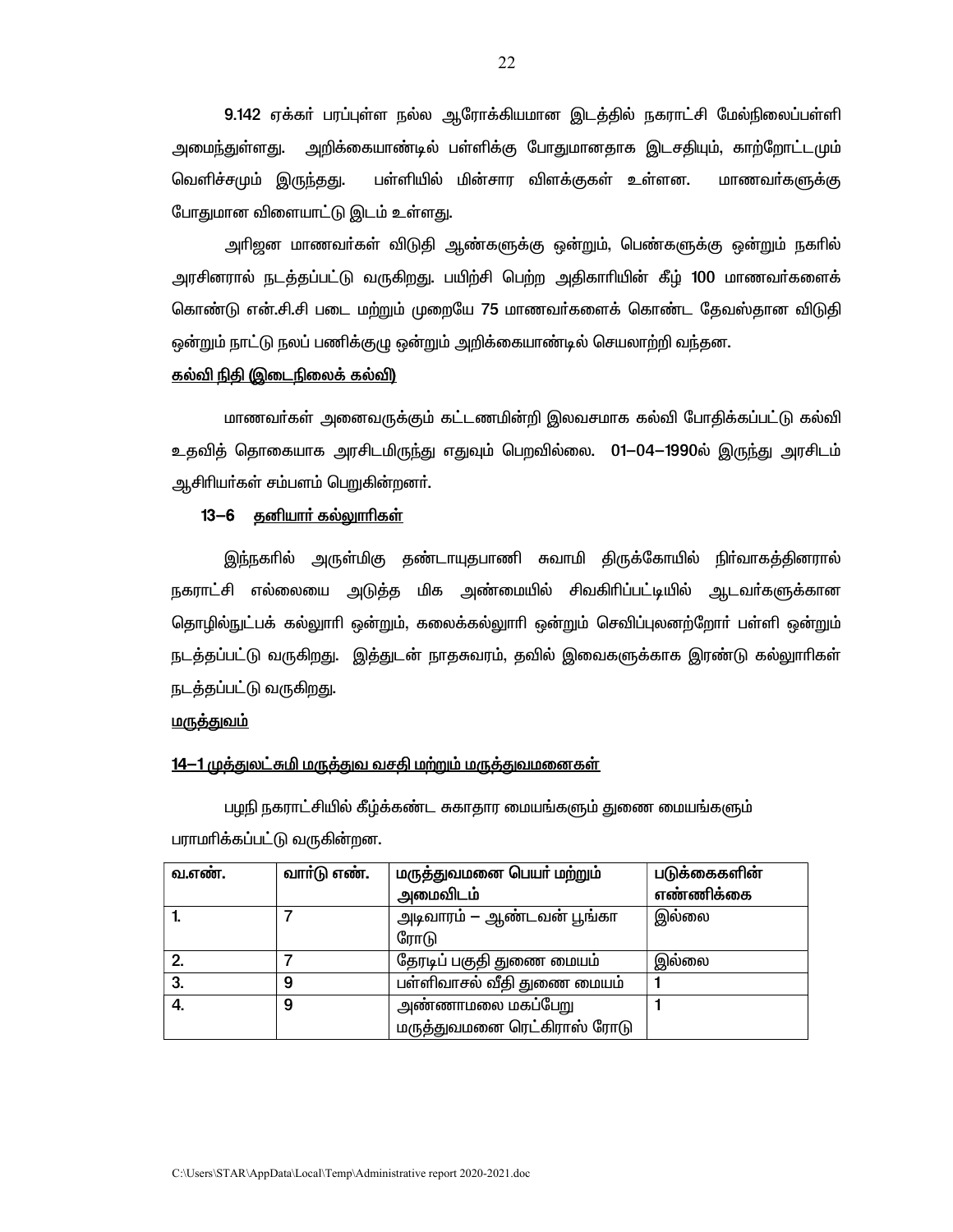அறிக்கையாண்டில் கா்ப்பிணித் தாய்மாா்கள் மேற்படி மையத்தில் பயன்பெற்றுள்ளனா். தாய் சேய் நலப்பணிகள் கவனிக்கப்படுகிறது. கருவுற்ற தாய்மாா்களுக்கு தடுப்பூசி போடுதல், குழந்தைகளுக்கு முத்தடுப்பு ஊசி காசநோய்,தடுப்பூசி, தட்டம்மை தடுப்பூசி, இளம்பிள்ளை வாதம், மாலைக்கண் நோய் தடுப்பு மருந்துகள் இலவசமாக வழங்கப்படுகிறது. மூனறு துணை மையங்களும் கீழ்க்கண்டுள்ள பணியாளர்கள் சுழற்சி முறையில் பணிபுரிந்து வருகின்றனர்.

| பணியின் பெயர் | மொத்தம் | பணியில்    |          | பணியிடம் |
|---------------|---------|------------|----------|----------|
|               |         | உள்ளவர்கள் |          | உள்ளவை   |
| மருத்துவ      |         | இல்லை      | காலியாக  | இல்லை    |
| அலுவலா்       |         |            | உள்ளது   |          |
| மகப்பேறு      | 7       | 2          | பணியிடம் | 5        |
| உதவியாளர்கள்  |         |            | காலியாக  |          |
|               |         |            | உள்ளது   |          |
| மகப்பேறு      | 7       | இல்லை      | பணியிடம் |          |
| ஆயாக்கள்      |         |            | காலியாக  |          |
|               |         |            | உள்ளது   |          |
| இரவுக்காவலா்  |         | இல்லை      |          |          |
|               | 16      | 2          | இல்லை    | 14       |

## 14-2 <u>சித்த மருத்துவமனை</u>

புது தாராபுர பிரதான சாலையில் வார்டு எண்.7-ல் 1987ம் ஆண்டு நகராட்சிக்குப் பாத்தியப்பட்ட இடத்தில் துவங்கப்பட்டு நல்ல முறையில் இயங்கிக் கொண்டு இருக்கிறது.

| மருத்துவ<br>அலுவலா        |  |
|---------------------------|--|
| ,சுாளுநா<br>רופפוויי (יוס |  |
| கடை<br>_நிலை ஊமியா        |  |

# <u>15- பொது சுகாதாரம்</u>

## <u>15-1 துப்புரவு</u>

இந்நகராட்சியில் பொது சுகாதார பிரிவில் கீழ்கண்டுள்ள பணியாளர்கள்

பணியாற்றுகின்றனர்.

| நகர் நல அலுவலர்              | O   |
|------------------------------|-----|
| துப்புரவு ஆய்வாளா்கள்        | 6   |
| துப்புரவு மேற்பார்வையாளர்கள் | 12  |
| லாரி ஓட்டுனர்                | 8   |
| துப்புரவு பணியாளர்கள்        | 115 |
| களபணி உதவியாளர்கள்           |     |
| இளநிலை உதவியாளா்கள்          | ŋ   |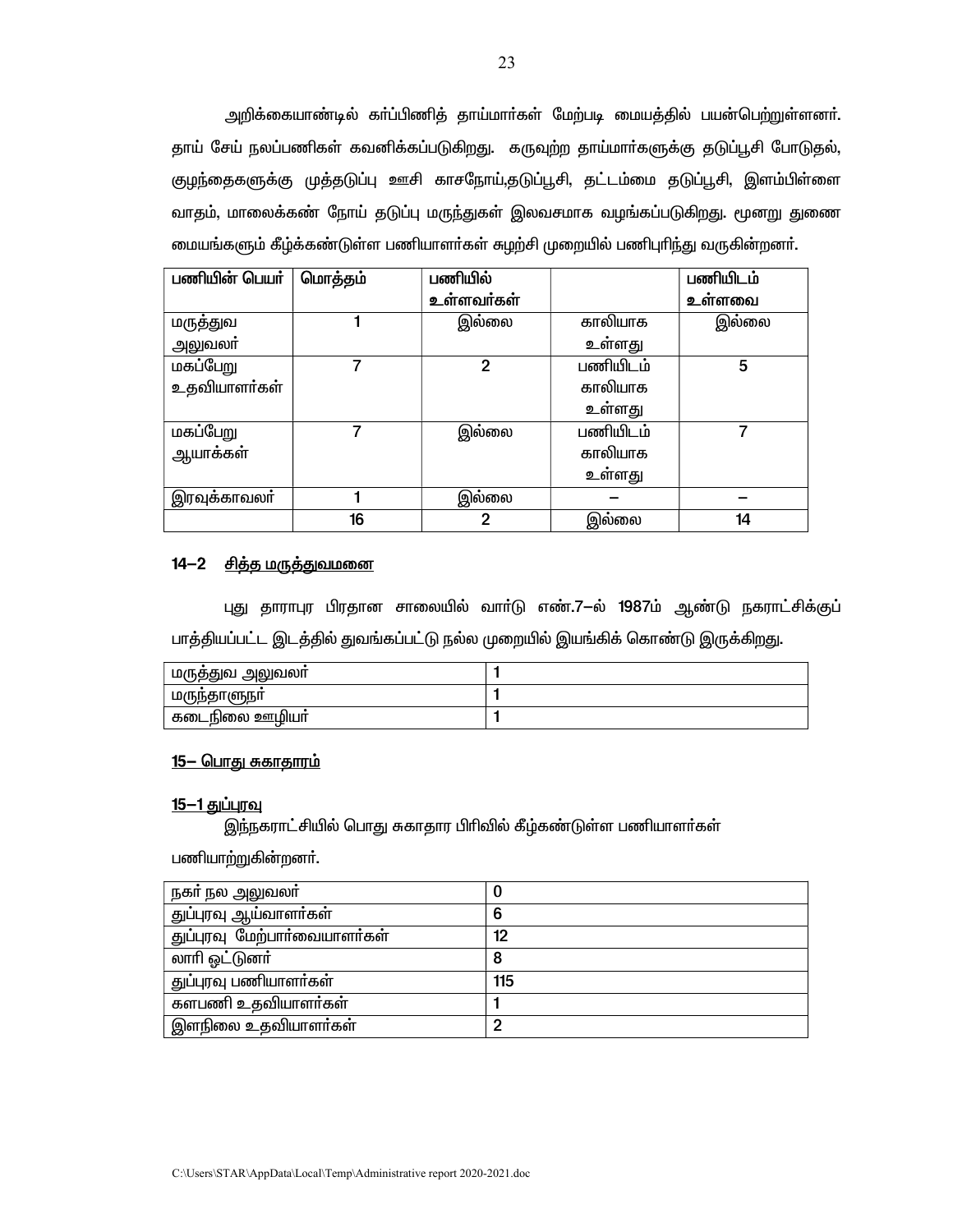### <u>15-2 துப்புரவு வேலை ஆட்களின் வாழ்க்கை வசதிகள்</u>

துப்புரவு தொழிலாளா்களின் வாழ்க்கை தரம் அறிக்கையாண்டில் திருப்திகரமாக தொழிலாளா்களுக்கு குடியிருப்புகள் கட்டித்தரப்பட்டு அரசு நிா்ணயம் செய்த இருந்தது. குறைந்த வாடகையே பிடித்தம் செய்யப்பட்டு வரப்படுகிறது. அரசு ஆணைப்படி துப்புரவுத் தொழிலாளா்களுக்கு ஆண்டுக்கு 2 ஜோடி சீருடைகளும் பெண்களுக்கு 2 சேலைகளும் <u> ஜாக்கெட்டுகளும் வழங்கப்பட்டுள்ளது.</u>

மேலும் பாதுகாப்பு உபகரணங்கள் தலைகவசம், முககவசம், ஒளிரூட்டும் சட்டை , மழை அங்கி , காலுறை , கையுறை, செருப்பு , கம்பூண்டு போன்றவை அறிக்கையாண்டில் துப்புரவு பணியாளா்களுக்கு வழங்கப்பட்டுள்ளது.

### <u>15—3 துப்புரவுப் பணி</u>

அறிக்கையாண்டில் 139 பொது சுகாதார தொழிலாளா்கள் 4 சுகாதார ஆய்வாளா்கள் 12 துப்புரவு மேற்பார்வையாளர்கள் பணியாற்றி வந்தனர்.

கண்காணிப்பில் நகரில் குப்பைகளை அகற்றியும் தெரு கால்வாய்கள் சுத்தப்படுத்தியும் நகா்ப்புறத்தை சுத்தமாக பராமாிக்கப்பட்டு வந்தது. குப்கைள் கீழ்கண்ட வண்டிகள் மூலமாக அகற்றப்பட்டது.

| வ.எண். | வண்டிகளின் வகைகள்          | எண்ணிக்கை |
|--------|----------------------------|-----------|
|        | டிப்பர் லாரி               |           |
| 2.     | காம்பேக்டர் லாரி           |           |
| 3.     | தள்ளுவண்டிகள்              | 125       |
| 4.     | இரும்புக் குப்பை பெட்டிகள் | 117       |
| 5.     | கழிவுநீா் உறிஞ்சும் லாாி   |           |
| 6.     | ஜே.சி.பி. வாகனம்           |           |

#### <u>15—4 திருவிழாக் கால துப்புரவு பணிகள் </u>

இந்நகராட்சியில் அரசால் அங்கீகரிக்கப்பட்ட திருவிழாக்கள் அறிக்கையாண்டில் பங்குனி உத்திரம், தைப்பூசம், திருக்கார்த்திகை, அக்னி நட்சத்திரம், சூரசம்ஹாரம் போன்ற திருவிழாக் காலங்களில் இரவு, பகலாக துப்புரவு பணிகள் மேற்கொள்ளப்பட்டு நகராட்சி ஆணையா், நகா்நல அலுவலா், துப்புரவு ஆய்வா் மற்றும் துப்புரவு மேற்பாா்வையாளா் நகா் முழுவதும் ஆய்வு செய்யப்பட்டு துப்புரவு பணிகள் சிறப்பாக நடைபெற்று வருகின்றது. மேலும், இத்திருவிழாக்காலங்களில் நகரின் முக்கிய பகுதிகள் அனைத்திலும் சிறப்பு மருத்துவ முகாம்கள் அமைத்து தடுப்பூசிகள் போடப்பட்டு வருகின்றது.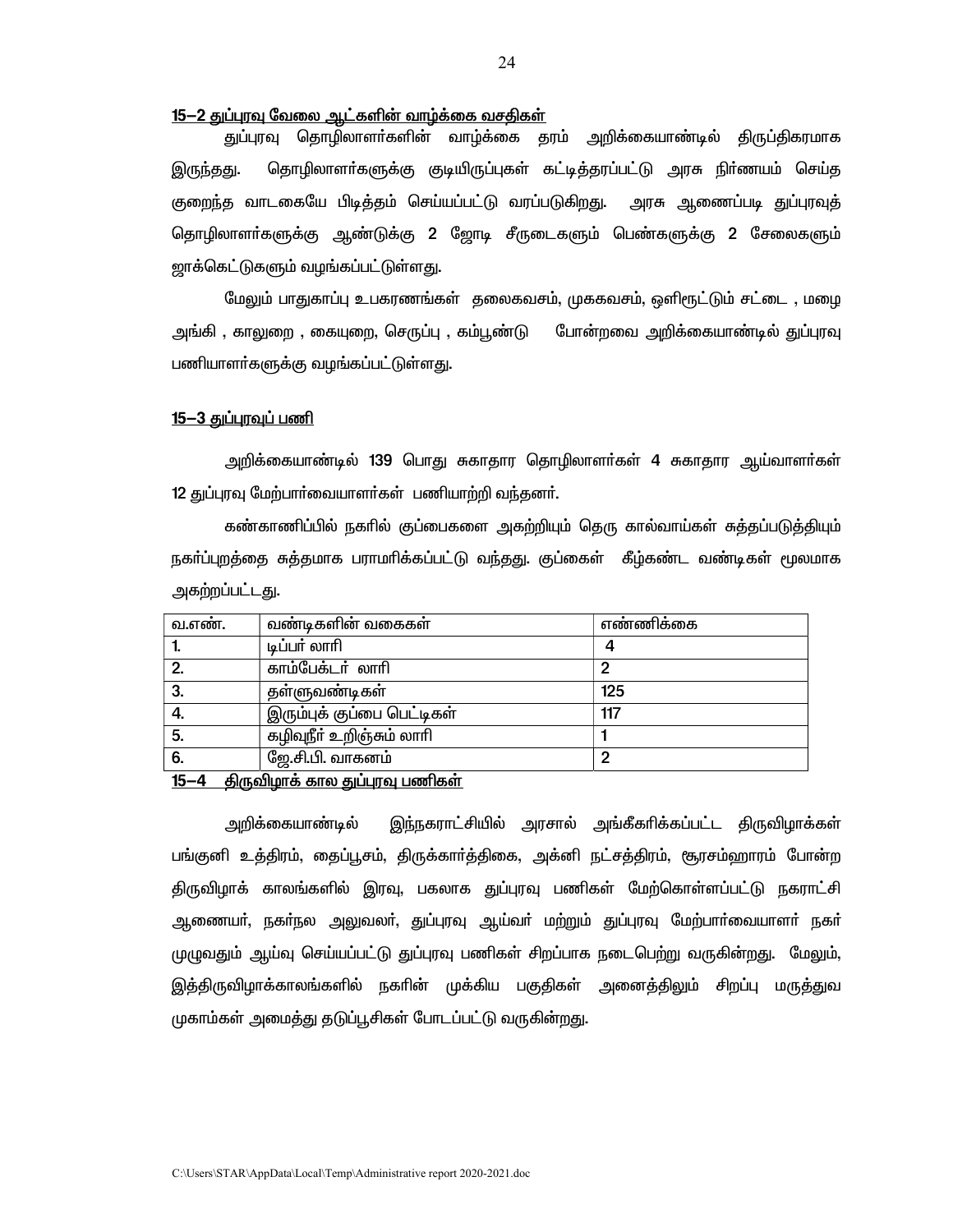#### <u>15—5 அபாயகரமானதும், அருவருக்கத்தக்கதுமான தொழில்கள்</u>

உரிமங்கள் இவ்வாண்டில் வழங்கப்பட்டது. விதிமுறைகள் கடைப்பிடித்து துப்புரவு ஆய்வாளா்கள் மேற்பாா்வைக்குப்பின் உாிமங்கள் வழங்கப்படுக<u>ிறத</u>ு. உரிமங்கள் பெறாக 375302/-தொழில்களுக்கு நோட்டீஸ் வழங்கப்பட்டு இத்தலைப்பின் கீழ் €Ҧ. வசூலிக்கப்பட்டுள்ளது.

### <u>15-6 உரக்கிடஙகு</u>

வாா்டு எண்.4ல் பொியப்பா நகாில் நகராட்சிக்குப் பாத்தியப்பட்ட நகரளை எண்.1 நகரளவை வாா்டு எண்.4 பிளாக் 49 இடத்தில் 24.05 ஏக்காில் நகராட்சியில் குப்பை சேகாிக்குமிடம் மற்றும் உரக்கிடஙகு அமைந்துள்ளது. நகாில் அனைத்து குப்பைகளும், இவ்வுரக்கிடஙகில் சேகாிக்கப்படுகி<u>றத</u>ு. தற்போது உரம் தயாா் செய்யும் முயற்சிகள் மேற்கொள்ளப்பட்டு வருகிறது. குப்பைகள் டம்பிங் செய்யப்பட்டு வருகிறது. இவ்வளாகத்தில் உரக்கிடஙகு எடை போட எடை மேடை அமைக்கப்பட்டுள்ளது. உரக்கிடங்கிற்கு செல்லும் முன்னர் குப்பைகள் எடைமேடைக்கு அனுப்பப்படுகிறது. குப்பைகள் மக்கும் குப்பைகள் மக்கா குப்பை எனப் பிரிக்கப்பட்டு உரம் தயாரிக்க முன் நடவடிக்கை மேற்கொள்ளப்பட்டு வருகிறது.

### <u>15—7 ஆடு அடிக்கும் இடம்</u>

புது தாராபுரம் பிரதான சாலையில் நகராட்சிக்குப் பாத்தியப்பட்ட இடத்தில் ஆடு அடிக்கும் சாலை உள்ளது. ஆடுகள் மீது நகராட்சி முத்திரை இட்டப்பிறகே ஆட்டு இறைச்சிகள் பொது மக்கள் விற்பனைக்கு செல்கிறது. இதனால் ஆண்டு ஒன்றுக்கு பொது ஏலத்தின் மூலம் கிடைக்கப்பெறும் வருமானம் 2018–2019க்கு ரூ. 181919/- ஆகும்.

#### <u>15–8 சுடுகாடு இடுகாடு</u>

நகராட்சியால் 4 மயானங்கள் பராமாிக்கப்பட்டு வந்தது. அதில் இரயிலடி வாா்டு எண்.9 சாலையில் உள்ள மயானம் கிருஸ்தவா்களுக்கும், இராஜாஜி சாலையில் வாா்டு எண்.4ல் உள்ள மயானத்தை முகம்மதியா்களுக்கு ஒதுக்கப்பட்டுள்ளது. இந்த இரண்டு மயானங்களும் நகராட்சி எல்லைக்குள் உட்பட்டது. மற்ற இரண்டு மயானங்கள் நகராட்சி எல்லைக்கு வெளியே மேற்குப் பகுதியில் கோயம்புத்துாா் பிரதான சாலையில் சண்முகநதிக் கரையில் அமைந்துள்ளது. மற்றொன்று நககரின் தெற்குப் பகுதி பாலசமுத்திரம் பிரதானச் சாலையில் இராமநாதநகரில் அமைந்துள்ளது. பழநி நகராட்சி மற்றும் தொண்டு நிறுவனம் சாா்பாக சிறப்பான முறையில் பிற நகராட்சிகளுக்கு முன்னோடியாக எரி மயானம் செயல்பட்டு வருகிறது.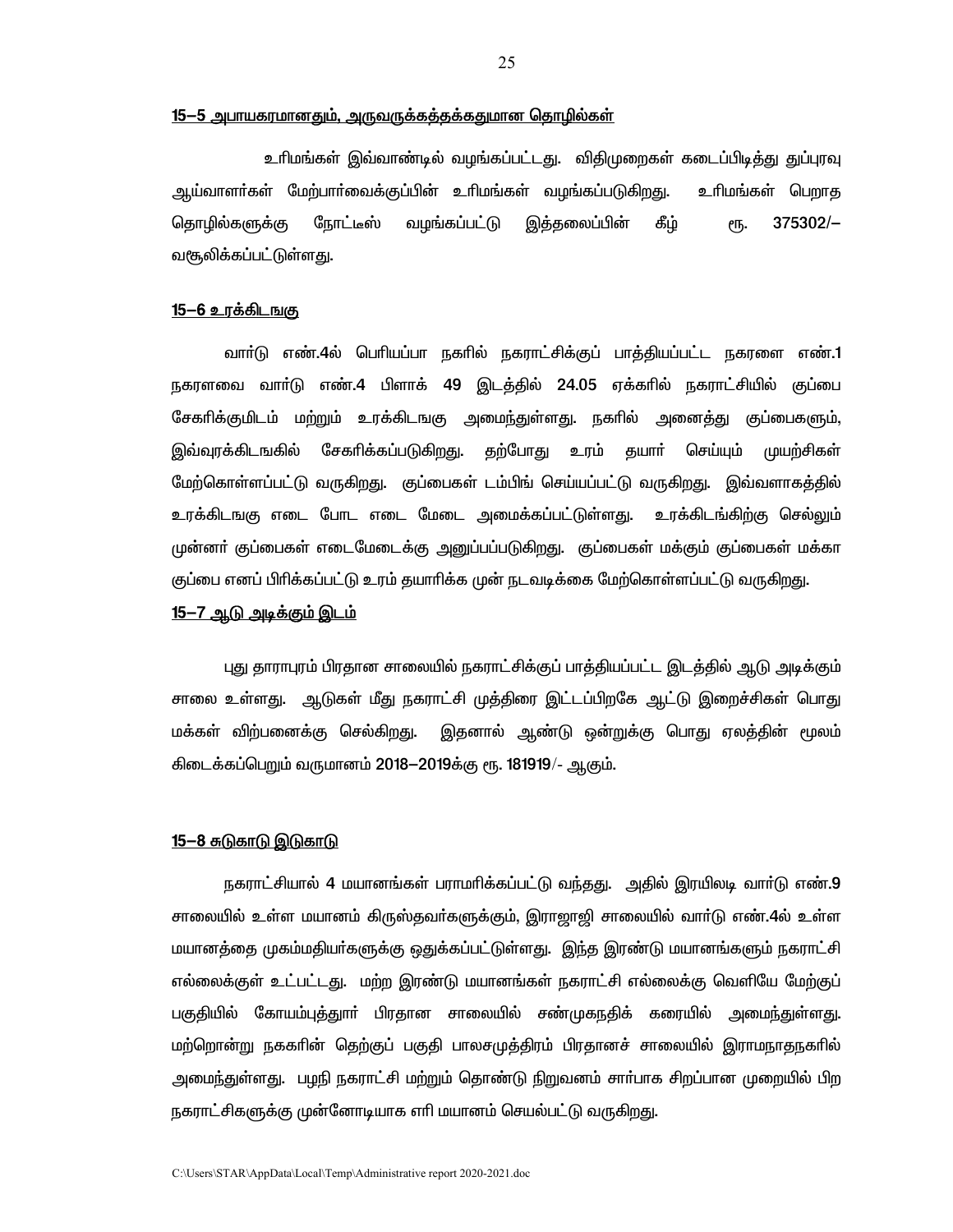### <u>15-9 திடக்கமிவு மேலாண்மை</u>

திடக்கழிவு மேலாண்மை திட்டத்தை நகராட்சிப் பகுதியில் செயல்படுத்த அரசாணை எண்.159 நகராட்சி நிர்வாகம் மற்றும் குடிநீர் வழங்கல் துறை நாள் 21–12–2001ல் தெரிவித்த அறிவுரையின்படி நகா்மன்றத்தில் ஒப்புதல் பெறப்பட்டு மேல் நடவடிக்கை எடுக்கப்பட்டு வருகிறது. நடப்பு ஆண்டில் இந்நகராட்சி பகுதியில் அனைத்து வீடுகளிலும், மக்கும் குப்பை, மக்காத குப்பைகள் என பிாித்து சுமாா் 75 தள்ளு வண்டிகளில் ஏற்றி லாாி மற்றும் குப்பை வண்டிகள் மூலம் வீடுவீடாக குப்பை சேகரம் செய்து அதை இரும்பு குப்பை காம்பேக்டா் லாாியில் கொட்டி நகா் முழுவதும் வைத்து அவற்றை இலகு, கனரக கம்பேக்டா் லாாிகள் மூலம் எடுத்துச் சென்று உரக்கிடஙகில் எடை பார்க்கப்பட்டு சேமிக்கப்படுகிறது. தொழிலாளர்களைக் கொண்டு சேமித்து குப்பைகளை லாாிகளில் ஏற்றி உரக்கிடங்கிற்கு கொண்டு செல்லப்பட்டு எடை பார்க்கப்பட்டு சேமிக்கப்படுகி<u>றத</u>ு. வீடுகளில் இருந்து குப்பைகளை நேரடியாகப்பெறப்பட்டு உரக்கிடஙகிற்கு எடுத்துச் செல்லப்படுகிறது.

### <u>15—10 திரையரங்குகள்</u>

இந்நகராட்சி பகுதியில் பொது மக்கள் பொழுது போக்கு வசதிக்காக 6 எண்ணிக்கை திரையரங்குகள் தனியாரால் நடத்தப்பட்டு வருகிறது.

| வ.எண். | திரையரங்குகள்  | எண்ணிக்கை |
|--------|----------------|-----------|
|        | ரமேஷ்          | 2         |
| 2.     | வள்ளுவா்       | 7         |
| 3.     | சந்தானகிருஷ்ணா |           |
| 4.     | சாமி தியேட்டர் |           |
|        | மொத்தம்        | 6         |

## 16. <u>புரட்சிக் கலைவர் எம்.ஜி. ஆர். சக்குணவுக் கிட்டம்</u>

புரட்சி தலைவா் எம்.ஜி.ஆா். சத்துணவு திட்டத்தில் பழநி நகராட்சி பள்ளிகளில் 6 மையங்களும் கீழ்கண்டவாறு அமைந்துள்ளது.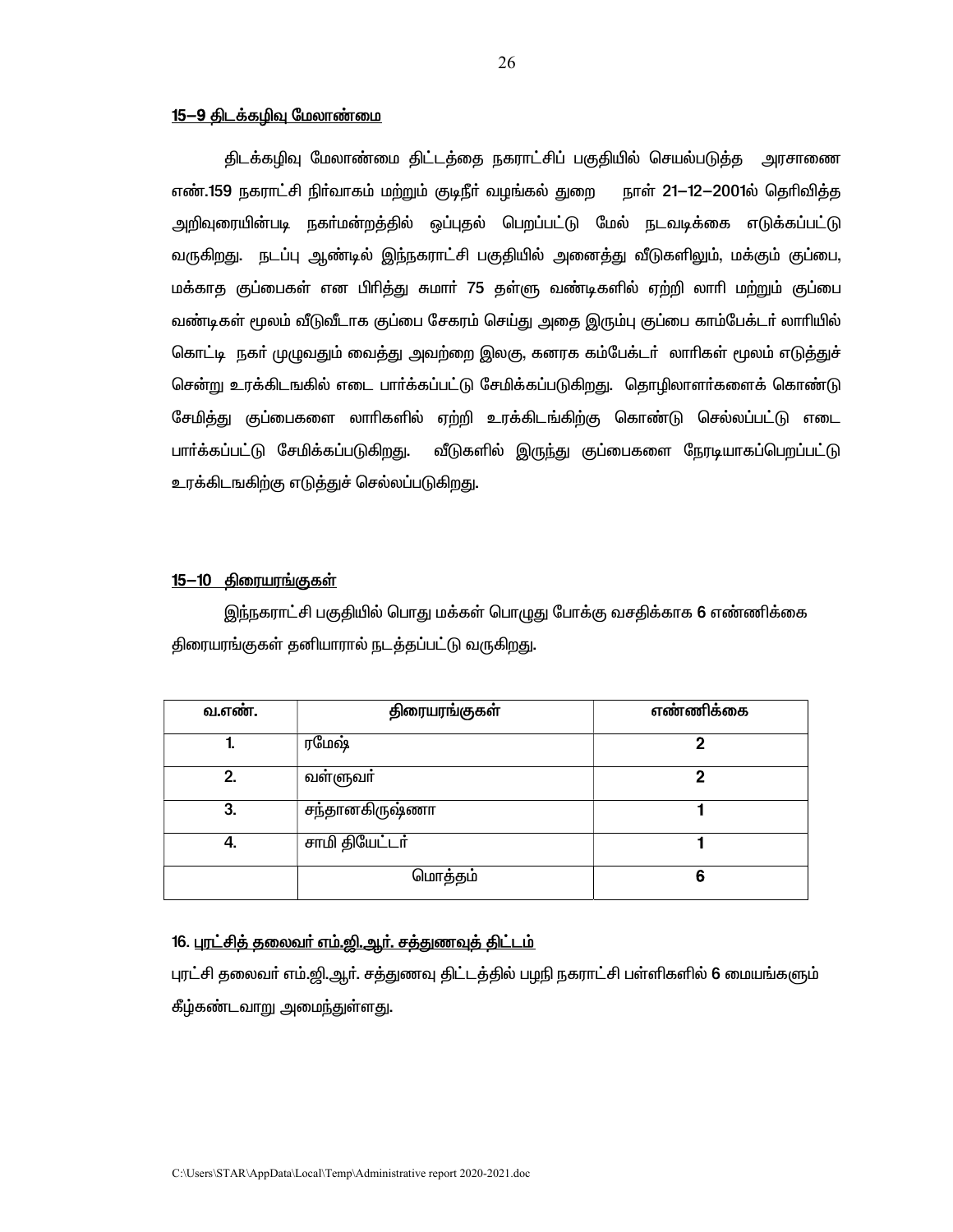| வ.எண்.           | வார்டு         | மையத்தின் பெயர்            | 2019-2020ஆம்    |
|------------------|----------------|----------------------------|-----------------|
|                  | எண்.           |                            | ஆண்டில்<br>உணவு |
|                  |                |                            | உண்ணும்         |
|                  |                |                            | பயனாளிகளின்     |
|                  |                |                            | எண்ணிக்கை       |
| 1.               | 20             | கடைவீதி நடுநிலைப்பள்ளி     | 72              |
| 2.               | 32             | அடிவாரம் நடுநிலைப்பள்ளி    | 110             |
| 3.               | 25             | சண்முகபுரம் நடுநிலைப்பள்ளி | 130             |
| $\overline{4}$ . | $\overline{7}$ | பாரதி ஆரம்ப பள்ளி          | 30              |
| 5.               | 3              | கீழ ரத வீதி பள்ளி          | 60              |
| 6.               | 28             | நகராட்சி மேல்நிலைப்பள்ளி   | 230             |
|                  |                | மொத்தம்                    | 632             |

## பணியாளர்கள் விவரம்

| அமைப்பாளா்   | 3 |
|--------------|---|
| சமையலா       | 2 |
| உதவி சமையலா் | 5 |
|              |   |
|              |   |

மேலும் சத்துணவு உண்ணும் மாணவ, மாணவியா்கள் அனைவருக்கும் முட்டை வாரத்தின் முதல் நாள் திங்கள், புதன் அன்று உருளைக்கிழங்கும், புதன் கிழமை பாசிப்பயிறும், வெள்ளிக் கிழமை சுண்டல் பயிறும் வழங்கப்பட்டு வருகிறது. மற்றும் பண்டிகை நாட்களில் இனிப்பு உருண்டையும், மாணவ, மாணவியா்களுக்கு புளியோதரை விஷேச உணவாக தயாாித்து உணவுடன் சேர்த்து வழங்கப்பட்டு வருகிறது.

இந்நகராட்சியில் பணி புரியும் 6 துப்புரவு ஆய்வாளர்கள் நியமிக்கப்பட்டு மையப் பணிகளை நன்கு கண்காணிக்கப்பட்டு செயல்பட்டு வருகிறது.

#### <u> சந்தைகளும், திருவிழாக்களும்</u> <u>17. </u>

தமிழ்நாட்டில் உள்ள திருத்தலங்களில் இந்நகர் முதன்மை பெற்று விளங்குகி<u>றது</u>. இத்திருத்தலங்களில் நாள்தோறும் பல ஆயிரக்கணக்கான யாத்ரீயர்கள் வந்து போகிறார்கள். மாதாந்திர கிருத்திகைக்கு மட்டும் சுமார் 50,000 யாத்ரீகர்கள் வந்து செல்கின்றனர். அத்துடன்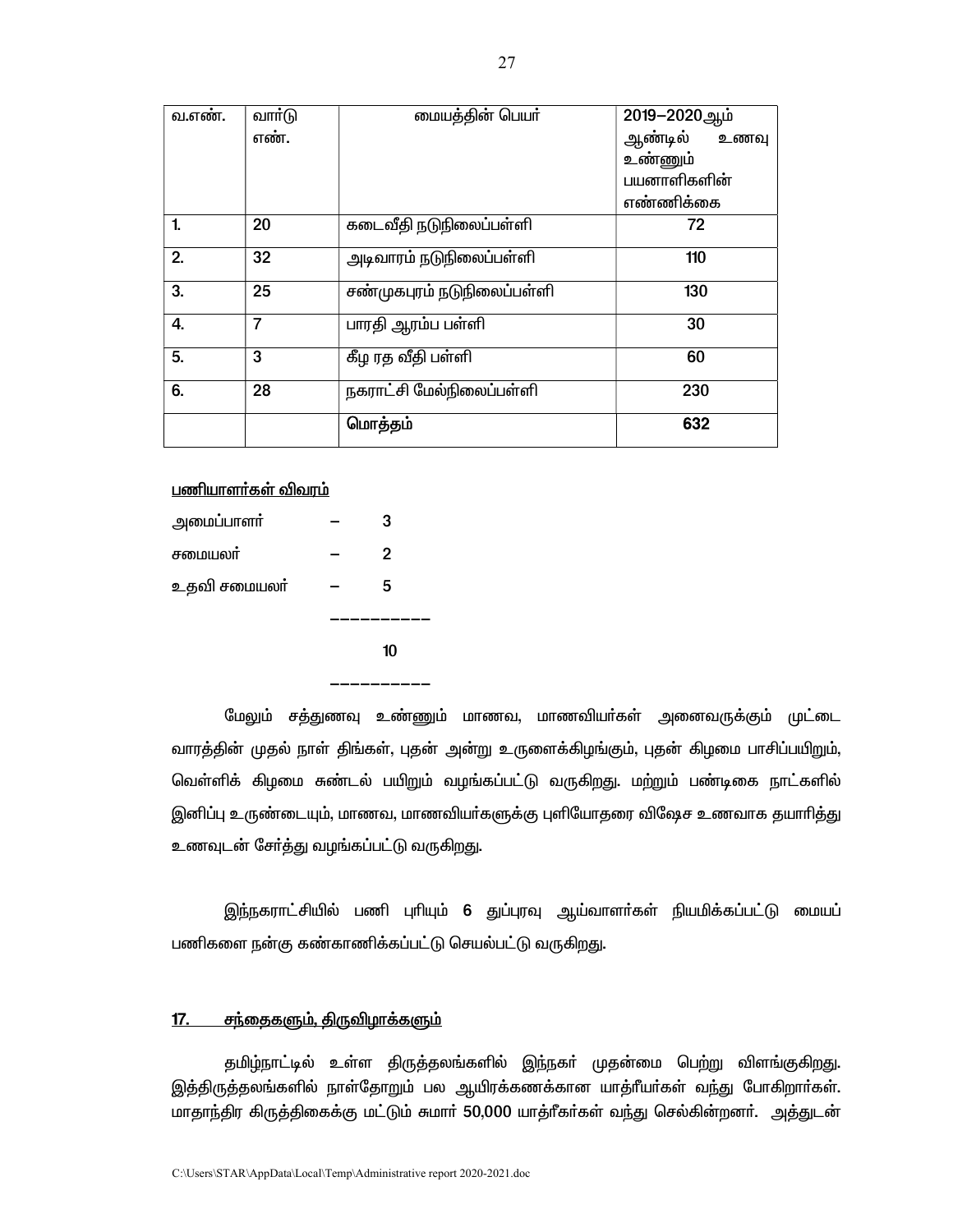வழக்கம் போல் உள்ளூா் மாாியம்மன் திருவிழாவும் நடைபெற்றது. நகாில் கீழ்கண்ட பொிய திருவிழாக்களுக்கும், வருகை புரியும் யாத்ரீயா்களுக்கும், குடிதண்ணீா், சுகாதார, விளக்கு வசதிகள் நகராட்சியில் செய்து கொடுக்கப்பட்டு வருகிறது. மலஜலம் கழிக்க ஆர்.சி.சி. கழிப்பறை மற்றும் தற்காலிக கழிப்பறைகள் தண்ணீர் வசதியுடன் வசதிகள் செய்யப்பட்டது.

- $1<sub>1</sub>$ <u>சூரசம்ஹாரம்</u>
- $2.$ திருக்கார்த்திகை
- தைப்பூசம் 3.
- 4. பங்குனி உத்திரம்
- 5. அக்னி நட்சத்திரம்

முக்கிய இடஙகளில் தற்காலிக கூரைச் சாலைகள் போடப்பட்ட ( காலரா தடுப்பூசி, அம்மைக் குத்துக்கள் முதலிய சுகாதார பாதுகாப்பு ஏற்பாடுகள் செய்யப்பட்டன. தைப்பூசம் மற்றும் பங்குனி உத்திரத் திருவிழாவிற்கு மட்டும் சுமார் 10 இலட்சம் முதல் 12 இலட்சம் யாத்ரீகள் அறிக்கையாண்டில் தைப்பூசம் பங்குனி உத்திரம் ஆகிய இரு வ<u>ந்து</u> செல்கின்றனர். திருவிழாக்களுக்கு யாத்ரீகா்களின் தேவைக்கேற்ப செய்து, யாத்ரீயா்களுக்கு திருப்தியுடன் தங்கி செல்ல ஏற்பாடுகள் செவ்வனே செய்யப்பட்ட<u>த</u>ு.

மேலும் கூட்ட நெரிசலைத் தவிா்க்க இரவு, பகல் எந்த நேரமும் பேருந்துகள் யாத்ரீயா்களுக்கு, வசதி செய்து கொடுக்கம் போக்குவரத்து ஏற்பாடுகள் செய்யப்பட்ட<u>த</u>ு. பொருட்டு மத்தியப் பேருந்து நிலையத்தை நகராட்சி மேல்நிலைப்பள்ளியில் பரந்த விளையாட்டு மைதானத்தில் பங்குனி உத்திர திருவிழாவிற்கும், தைப்பூசத் திருவிழாவிற்கும் மாற்றப்பட்டது. செலவிடப்பட்ட மொத்த தொகையில் 75 விழுக்காடு பங்குத் தொகையாக அருள்மிகு தண்டாயுதபாணி சுவாமி திருக்கோவில் கொடுத்து வருகின்றது.

#### $18.$ இரயில்நிலையம்

பழநி நகரில் தொடர்வண்டி நிலையம் ஒன்று மத்திய அரசால் பராமரிக்கப்பட்டு வருகிறது. இந்நிலையத்திற்கு மதுரை, திண்டுக்கல், கோவை, பாலகாடு கேரளா மாநிலம், இராமேஷ்வரம் ஆகிய ஊர்களுக்கு புகை வண்டிகள் வந்து செல்கின்றது. தற்போது குறுகிய பாதைகளாக உள்ள இரும்பு பாதை அகலப்பாதையாக மாற்றம் செய்யப்பட உள்ளது.

# 19. நவீன கட்டிட கழிப்பிடம் மற்றும் குளியலறை

கீழ்கண்ட இடங்களில் 5 கட்டணக் கழிப்பிங்கள் இந்நகராட்சியில் உள்ளன. 2019-2020 கட்டண கழிப்பிடம் மூலம் நகராட்சிக்கு கிடைத்த வருவாய் ரூ. 48,25,560/- ஆகும். குழிப்பிடங்கள்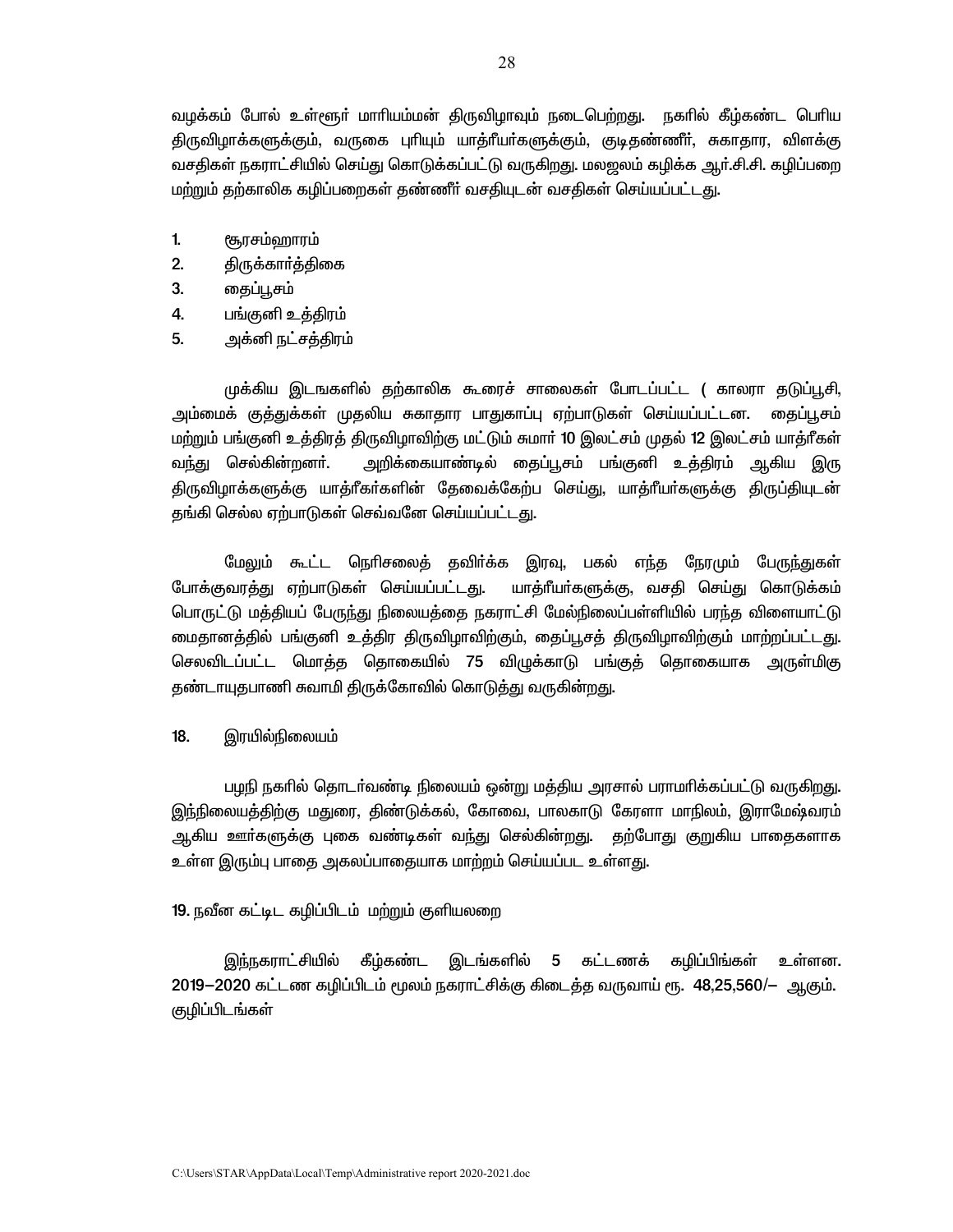| ഖ.             | ஜீவரம்                                | மொத்த        |  |
|----------------|---------------------------------------|--------------|--|
| எண்.           |                                       | வருவாய் தொகை |  |
|                |                                       | ሮҦ.          |  |
| $\mathbf{1}$   | பேருந்து நிலைய பழைய கட்டண கழிப்பிடம்  | 2350000      |  |
| 2.             | பேருந்து நிலைய புதிய கட்டண கழிப்பிடம் | 1725000      |  |
| 3.             | லாட்ஜ்<br>ஆண்டவன் பூஙகா ரோடு  AKMG    | 296100       |  |
|                | எதிர்புறம் உள்ள கட்டணக் கழிப்பிடம்    |              |  |
| $\overline{a}$ | அருள்ஜோதி வீதி கட்டணக் கழிப்பிடம்     | 300000       |  |
| 5.             | பாளையம் கட்டண கழிப்பிடம்              | 154460       |  |
|                | மொத்தம்                               | 4825560      |  |

2019-2020 ல் நடப்பு ஆண்டில் குத்தகை மற்றும் உரிம இனங்களின் மூலம் கிடைத்த வருவாய் விவரம் பின்வருமாறு.

|                | விவரம்                                     |          |
|----------------|--------------------------------------------|----------|
| ഖ.             |                                            | மொத்த    |
| எண்.           |                                            | வருவாய்  |
| 1              | காந்தி தினசரி சந்தை                        | 3832500  |
| $\overline{2}$ | இட்டேரி ரோடு தினசரி சந்தை                  | 1162035  |
| 3              | ஆட்டடிச்சாலை                               | 178605   |
| 4              | சுற்றுலா வாகனம் கட்டணம் வசூல்              | 30240000 |
| 5              | வ.உ.சி. பேருந்து நிலைய தலைசுமை விற்பனை     | 220500   |
|                | உரிமம்                                     |          |
| 6              | பேருந்து நிலைய பொருள் பாதுகாப்பு அறை       | 200000   |
| $\overline{7}$ | மரங்களின் மேல் பலன் அனுபவிக்கும் உரிமம்    | 9930     |
| 8              | நீா்த்தேக்கத்தில்<br>மீன்குஞ்சு<br>கோடைகால | 54075    |
|                | வளர்க்கும் உரிமம்                          |          |
| 9              | இரு சக்கர வாகனம் நிறுத்துமிடம்             | 1670000  |
|                | மொத்தம்                                    | 37567645 |
|                |                                            |          |

2019-2020-ல் கிடைத்த வருமானம் பின்வருமாறு

21 அறிக்கையாண்டில் 2019-2020 வரி மற்றும் வரியற்ற இனங்களின் கேட்பு வசூல் மற்றும் நிலுவை

| இனம்      | கேட்பு |        |         | வசூல் |        |       | நிலுவை |        |         |
|-----------|--------|--------|---------|-------|--------|-------|--------|--------|---------|
|           | நிலுவை | நடப்பு | மொத்தம் | நிலுை | நடப்பு | மொத்த | நிலுவை | நடப்பு | மொத்தம் |
|           |        |        |         | ഖ     |        | ம்    |        |        |         |
| வரி       |        |        |         |       |        |       |        |        |         |
| இனங்கள்   |        |        |         |       |        |       |        |        |         |
| வரியில்லா |        |        |         |       |        |       |        |        |         |
| இனங்கள்   |        |        |         |       |        |       |        |        |         |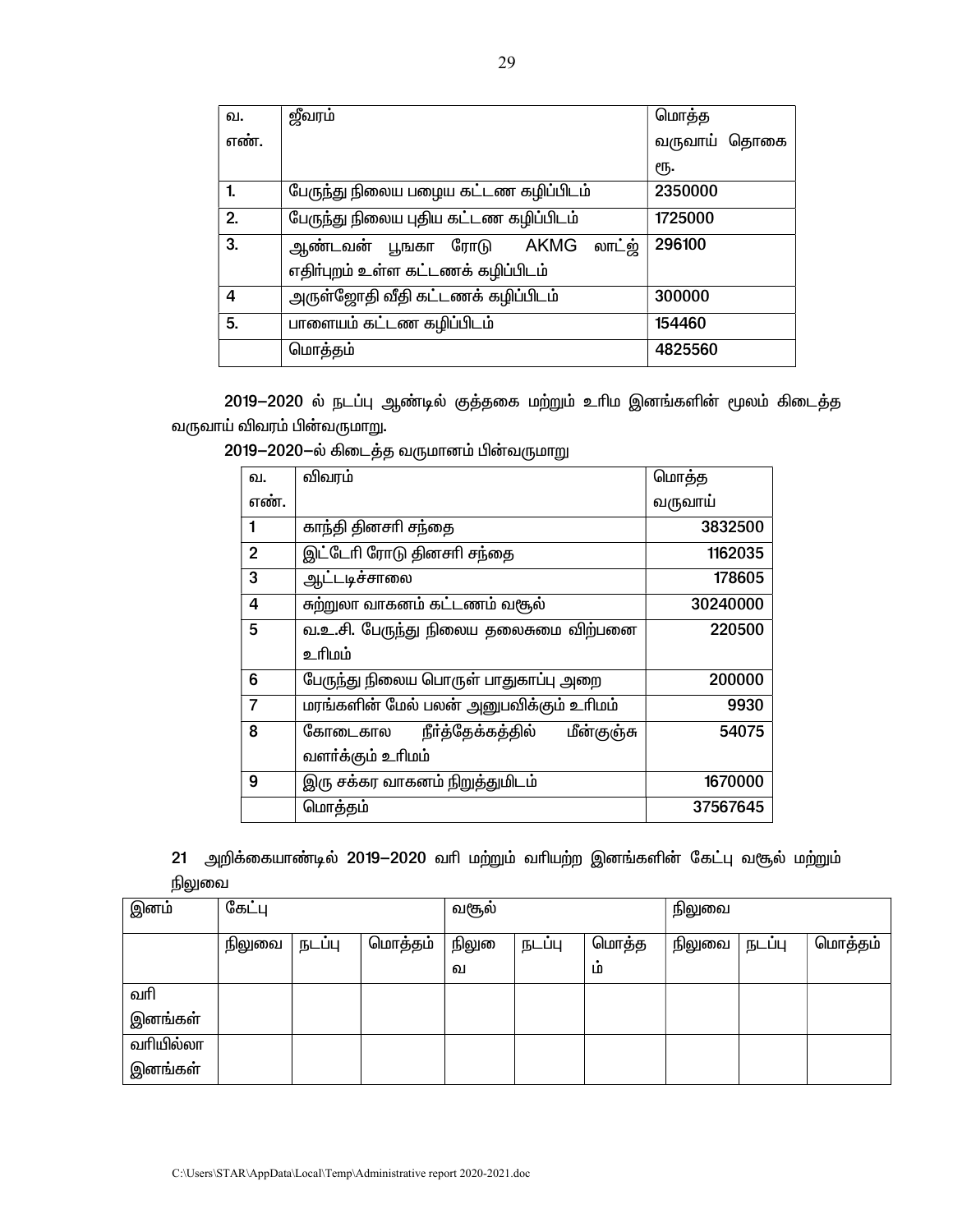பயன் தரக் கூடியவைகள்

பழநி நகராட்சி பராமரிக்கப்பட்டு கடைகள், சந்தைகள் மற்றும் இறைக்சிக் கொட்டகைகள் மற்றும் பெட்டிக் கடைகள் மூலம் கீழ்கண்ட ஆண்டில் வருமானம் பெற்றுள்ளது.

| ഖ.             | விவரம்                               | மொத்த     | மொத்த        |
|----------------|--------------------------------------|-----------|--------------|
| எண்.           |                                      | எண்ணிக்கை | வருமானம் ரூ. |
| 1              | திண்டுக்கல் ரோடு மேல்மாடி கடைகள்     | 25        |              |
| $\overline{2}$ | திண்டுக்கல் ரோடு அடித்தள கடைகள்      | 25        |              |
| 3              | காந்தி தினசரி வெளிக்கடைகள்           | 15        |              |
| 4              | அடிவாரம் சன்னதி ரோடு கடைகள்          | 15        |              |
| 5              | ஆண்டவன் பூங்கா ரோடு கடைகள்           | 11        |              |
| 6              | இராஜாஜி ரோடு கடைகள்                  | 4         |              |
| $\overline{7}$ | காந்தி ரோடு கடைகள்                   | 8         |              |
| 8              | நேருஜி ரோடு கடைகள்                   | 3         |              |
| 9              | பழைய பேருந்து மற்றும் புதிய பேருந்து | 102       |              |
|                | நிலைய கடைகள்                         |           |              |
| 10             | தாராபுரம் ரோடு புதுக்கடை             | 3         |              |
| 11             | அடிவாரம் இட்டேரி ரோடு புதிய கடை      | 15        |              |
| 12             | பெட்டிக் கடைகள்                      | 22        |              |
|                | மொத்தம்                              | 248       | 107.62       |

21-2 பலன் தரும் மரங்கள் 20-06-2017

2019-2020 ம் ஆண்டிற்கு நகராட்சிக்கு பாத்தியப்பட்ட இடஙகளில் உள்ள புளியமரங்கள் மற்றும் இதர மரங்களின் மேல் மகசூலினை அனுபவிக்கும் உரிமைக்கு ஒப்பந்தப்புள்ளிகள் விடப்பட்டதில் ரூ. 9930/— வருவாய் வந்துள்ளது.

மரங்கள் விவரம் பின்வருமாறு

| 1. | தேசிய நெடுஞ்சாலையில் உள்ளது            |     |
|----|----------------------------------------|-----|
| 2. | மாநில நெடுஞ்சாலையில் உள்ளது            | 62  |
| 3. | நகராட்சிக்குப் பாத்தியப்பட்ட இடங்களில் |     |
|    | உள்ள மரங்கள்                           | 191 |
|    |                                        |     |
|    |                                        | 253 |
|    |                                        |     |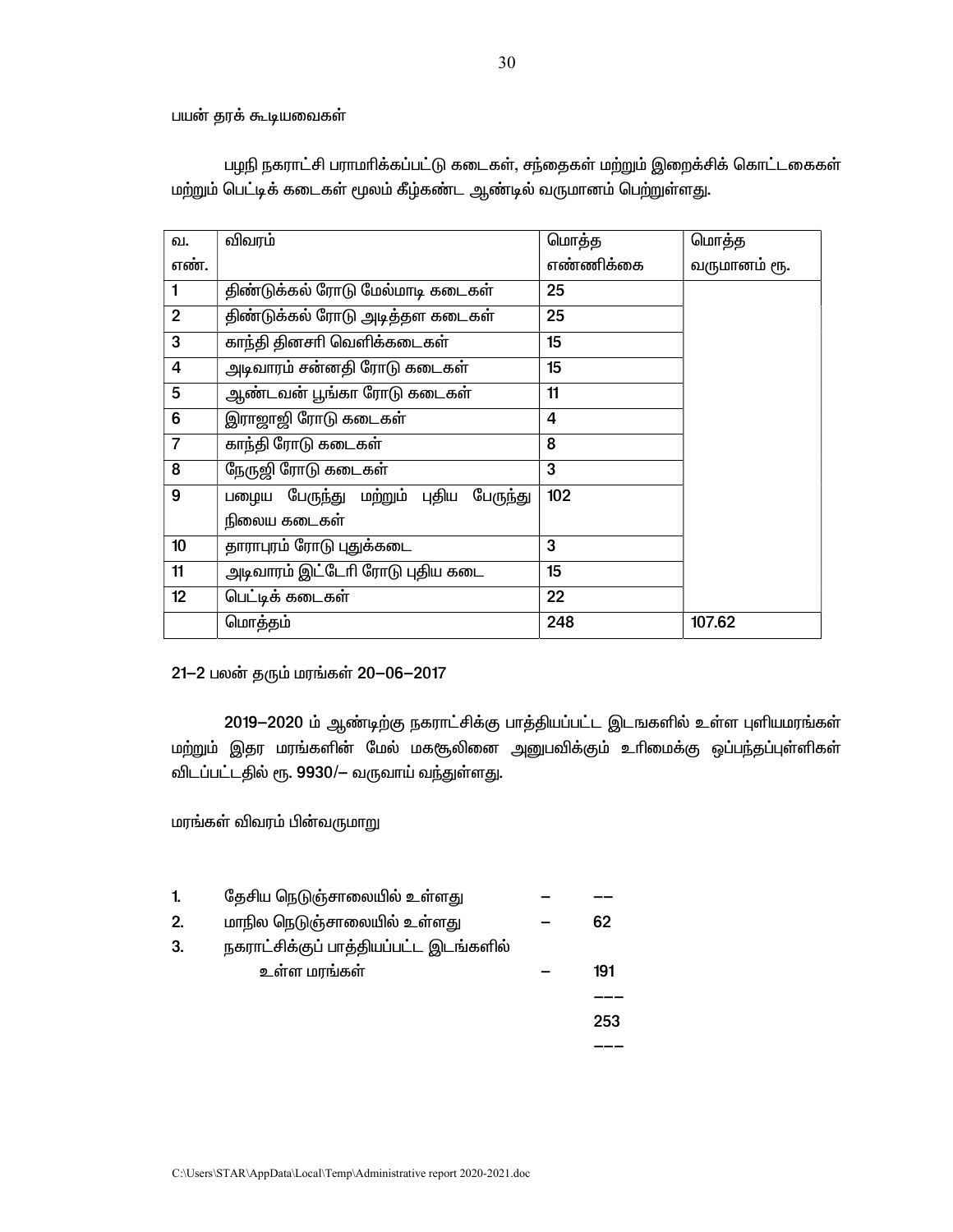21—3 வரி வசூல் பிரிவு

வருவாய் அலுவலா் — 1, வருவாய் ஆய்வாளா் —2, வருவாய் உதவியாளா்கள்—8, உதவியாளா்—0, இளநிலை உதவியாளா்கள்—2 போ் அறிக்கையாண்டில் பணியாற்றி வந்தனா்.

அறிக்கையாண்டில் வருடாந்திர வாடகை மதிப்பீட்டின் அடிப்படையில் சொத்துவரி அரையாண்டிற்கு கீழ்க்கண்ட விவரப்படி வரி விதிப்பு செய்யப்பட்டுள்ளது.

| $\mathbf{1}$ | பொதுக் காரியத்திற்காக       | 3.5%  |
|--------------|-----------------------------|-------|
| 2.           | தண்ணீர் மற்றும் சாக்கடை வரி | 3.25% |
| 3.           | கழிவறை வரி                  | 2.25% |
| 4.           | விளக்கு வரி                 | 2.5%  |
| 5.           | கல்வி வரி                   | 2.5%  |
|              |                             |       |
|              |                             | 14 %  |
|              |                             |       |

### 22. பொதுக் குறிப்புகள்

இந்நகராட்சி இவ்வாண்டில் தனது வரம்புக்குட்பட்ட நிதி நிலைக்கு ஏற்ப மக்களுக்கு தேவையான நகர வசதிகளை அளிக்கப்பட்டுள்ளது. நகரத்தினை சுத்தமாக பராமாிக்கவும், தெருக்கள் மற்றும் விளக்குகள் பராமரிப்பதில் முழுமையான கவனம் செலுத்தப்படுகிறது.

### 23. கணினி மயமாக்குதல்

இந்நகராட்சி தமிழ்நாடு நகா்ப்புற வளா்ச்சித் திட்டம் அலகு —ll மற்றும் நகராட்சி நிதியின் மூலம் கணினிகள்—18, லேசா் பிாிண்டா்—9, டாட் மேட்ாிக்ஸ் பிாிண்டா் —2 மற்றும் மின் தடையில்லா சாதனம் (UPS) கணினிகளுக்கான துணை சாதனங்களும் வாங்கப்பட்டுள்ளது. மேலும் கணினி அறையை குளிர் சாதன வசதியும் செய்யப்பட்டு உதவித் திட்ட அமைப்பாளர் கீழ் செயல்பட்டு வருகிறது.

<u>இந்ந</u>கராட்சி மின் ஆளுமையின் கீழ் 6 இனங்கள் கணினி மயமாக்கப்பட்டுள்ளது. (**1**) சொத்துவரி (2).குடிநீா் கட்டணம் (3) வாி மற்றும் வாியில்லா இனங்கள் (4) தொழில்வாி (5) நிதிக் கணக்கீடு (6) பிறப்பு மற்றும் இறப்புப் பதிவு

இந்நகராட்சியின் 1992—ஆம் ஆண்டு முதலான பிறப்பு, இறப்புப் பதிவுகள் கணினியில் பதியப்பட்டு உரிய சான்றிதழ்கள் அனைத்தும் கணினி மூலம் பிரிண்ட் போடப்பட்டு காலதாமதம் இல்லாமல் உடனடியாக வழங்கப்பட்டு வருகிறது.

<u>இந்ந</u>கராட்சியின் சொத்துவரி, குடிநீர்க் கட்டணம் தொழில்வரி மற்றும் வரியில்லா இனங்கள் பணம் கட்டுபவா்களுக்கு உடனுக்குடன் ரசீது வழங்கப்பட்டு வருகிறது. தற்போது 1992க்கு முந்திய ஆண்டு பிறப்பு இறப்பு பதிவுகளும் கணினியில் பதிவு செய்யும் பணி மேற்கொள்ளப்பட்டு வருகிறது.

நகராட்சி நிா்வாக ஆணையா் மற்றும் நிா்வாக மண்டல இயக்குநா் அலுவலகத்திலிருந்தே Wan Connectivity பரந்த வலைத் தளம் மூலம் இந்நகராட்சியின் அன்றாடம் வசூல் குறித்த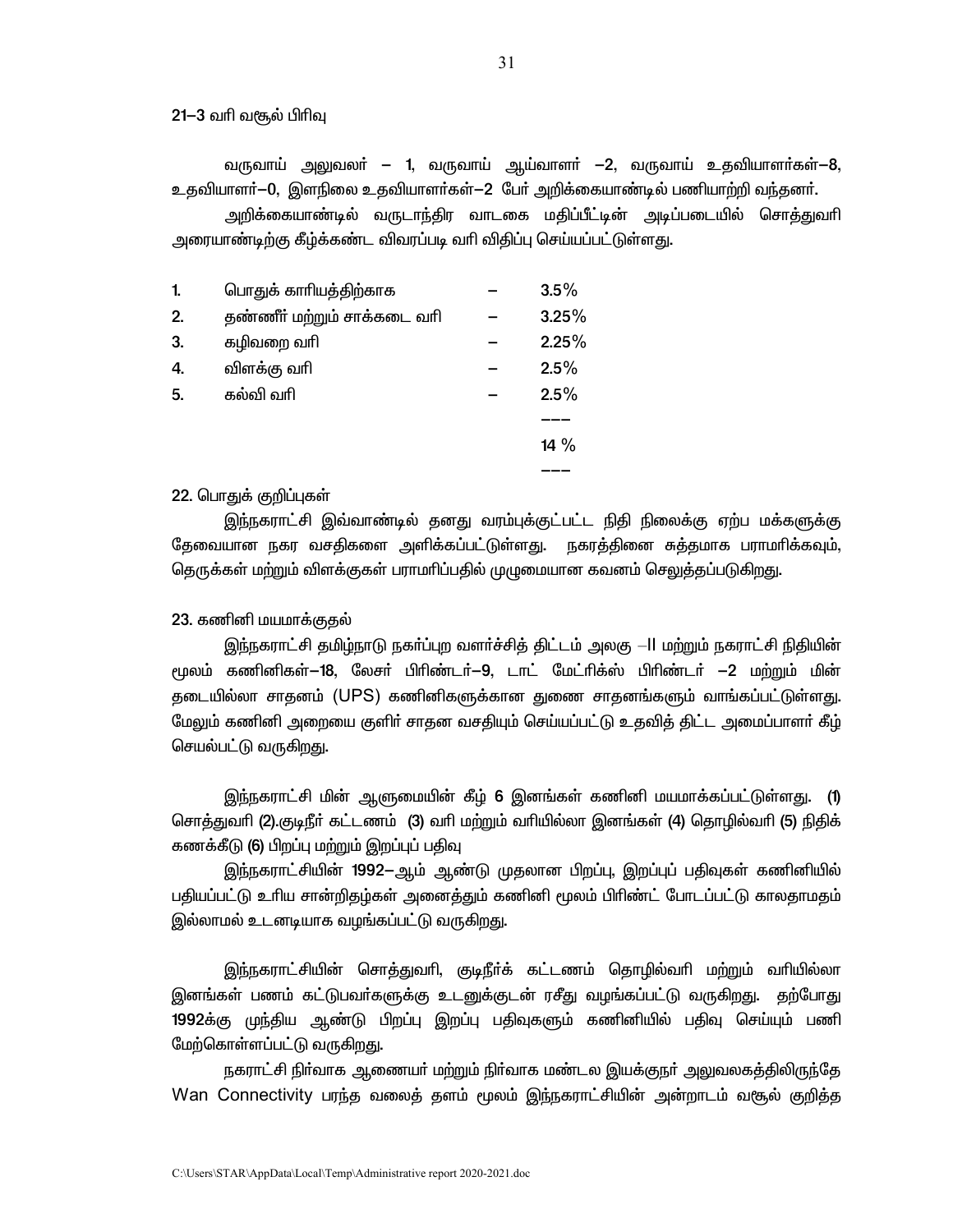விவரங்களை அறிய முடியும். 123.63.242.116/ PALANI மூலமும் இந்த விவரங்கைள அறிய முடியும். <u>இந்ந</u>கராட்சியின் ரூபாய் ஒரு இலட்சத்திற்கு மேல் உள்ள ஏல அறிவிப்புக்கள் http://www.tenders.tn.gov.in / இணைய களம் மூலம் அறிந்து கொள்ள முடியும்.

அலுவலக கணினி இன்டா்நெட் இணைப்பின் மூலம் இணைக்கப்பட்டுள்ளது. மின் அஞ்சல் (E-Mail) முகவரி Commr.palani@tn.gov.in ஆகும். இதன் மூலம் நகராட்சி நிர்வாக ஆணையர் மற்றும் இதர அலுவலகங்களுக்கு பதில்களை இ—மெயில் மூலங்ம அனுப்பப்பட்டு வருகிறது.

உ) <u>இந்ந</u>கராட்சி நடப்பு நிதியாண்டில் நகராட்சி அசையும், அசையா சொத்துக்கள், கட்டிட அனுமதி மற்றும் அபாயகர தொழில் உரிமம் (D&O) ஆகியவையும் கணினியில் பதியப்பட்டு, நகராட்சி முழுமைக்கும் படிப்படியாக கணினி மயப்படுத்தப்பட உள்ளது. 26. கடன்கள்

அரசிடமிரு<u>ந்</u>து நகர்மன்றம் வாங்கிய கடன்கள் திருப்பிக் கொடுக்கப்பட வேண்டிய விபாம்

| ഖ.             | திட்ட விபரங்கள்         | கேட்பு          | வசூல்         | நிலுவை        |
|----------------|-------------------------|-----------------|---------------|---------------|
| எண்            |                         |                 |               |               |
|                |                         | மொத்தக்<br>கடன் | திரும்ப       | திரும்ப       |
|                |                         | தொகைரூ.         | செலுத்தப்பட்ட | செலுத்தப்பட   |
|                |                         | (இலட்சத்தில்)   | தொகைரூ.       | வேண்டிய கடன்  |
|                |                         |                 | (இலட்சத்தில்) | தொகை<br>ሮҦ.   |
|                |                         |                 |               | (இலட்சத்தில்) |
|                | வ.உ.சி.பேருந்து நிலையம் | 82              | 27            | 55            |
| $\mathfrak{p}$ | குடிநீா் விநியோகம்      | 450             |               | 450           |
|                | மொத்தம்                 | 532             | 27            | 505           |

## 27. தீயணைப்பு

இந்நகரின் தமிழ்நாடு அரசு தீயணைப்பு நிலையம் உள்ளது. நகராட்சியால் ஏதும் பராமாிக்கப்படவில்லை. அலுவலகக் கட்டிடத்தில் தீ தடுப்பு முன்னெச்சாிக்கையாக வாளியில் மணல், தண்ணீா் மற்றும் தீ தடுப்பு சாதனங்கள் வைக்கப்பட்டுள்ளன.

# 28. சிறு சேமிப்பு

அறிக்கையாண்டில் ரூ.100.00 இலட்சங்கள் திண்டுக்கல் மாவட்ட ஆட்சித் தலைவர் அவா்களால் குறியீடு நிா்ணயம் செய்யப்பட்டது.

## 29. தணிக்கை-2019-2020

2019-2020-ம் ஆண்டு தொடக்கத்தில் 373 தணிக்கைத் தடைகள் நிலுவையாக இருந்தது. நீக்கம் செய்யப்பட்டது. ஆண்டு இறுதியில் 373 தணிக்கைத் தடைகள் நிலுவையாக உள்ளது.

### 30. பொ<u>க</u>ு

தோ்ந்தெடுக்கப்பட்ட அறிக்கையாண்டில் நகர்மன்றத் தலைவா் அவா்களுக்கும், ஆணையா் அவா்களுக்கும் சுமூகமான நிலை இருந்தது. நகா்மன்றத் தலைவா், துணைத் தலைவர், ஆணையர் மற்றும் நகர்மன்ற உறுப்பினர்கள் அனைவரும் ஒற்றுமையுடன் மக்களின்